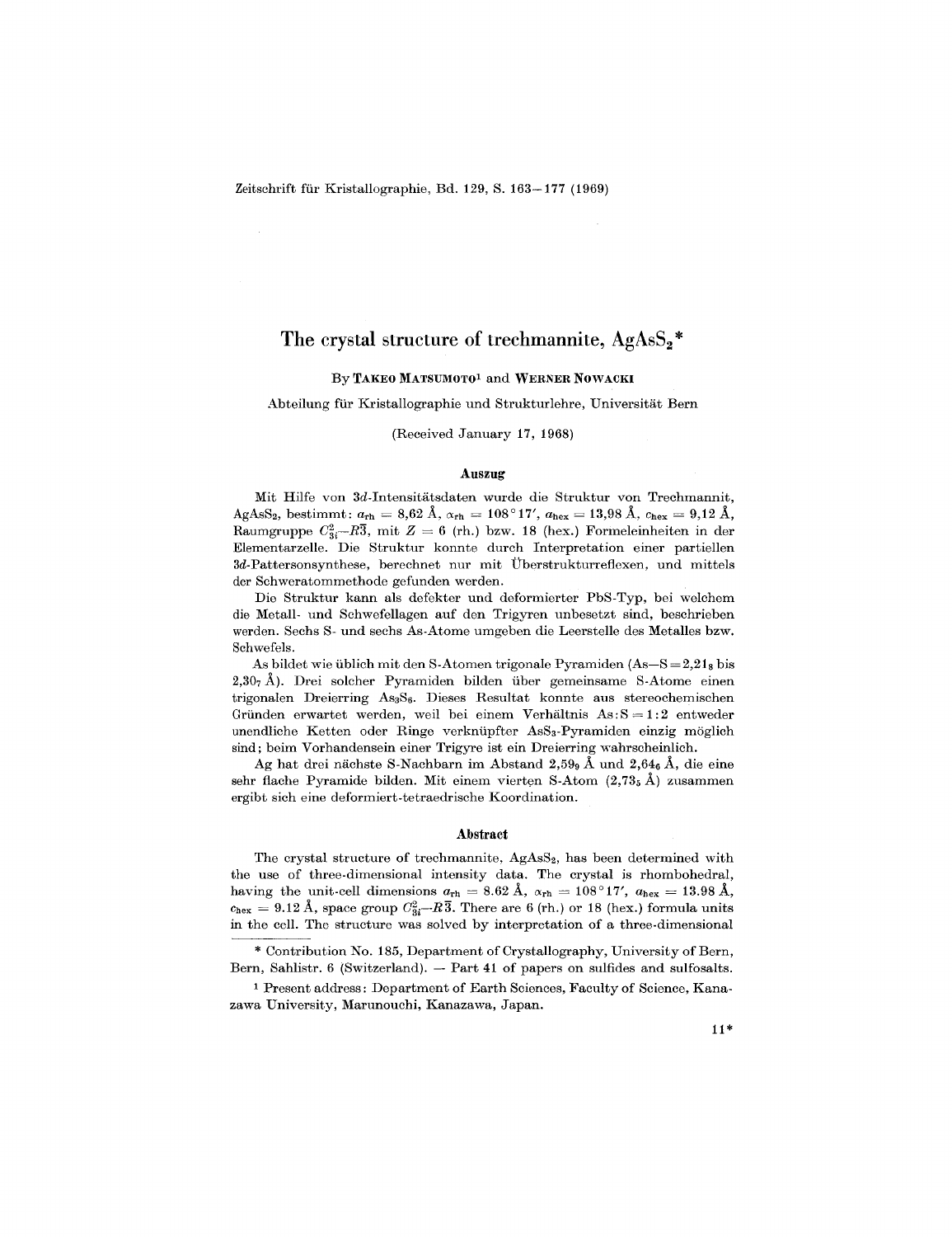partial Patterson function synthesized only with superlattice reflections and by the heavy-atom method.

The crystal has a defect, distorted, galena-type structure, the metal atom positions and the S-atom positions on the threefold rotation axes being vacant. Six S atoms and six As atoms surround the vacant sites for metal and for S respectively.

As has three nearest S neighbours at distances between  $2.21_8$  Å and  $2.30_7$  Å, which form the usual trigonal  $\text{Ass}_3$  pyramid. Three of these  $\text{Ass}_3$  pyramids form a threefold AS3S6 ring by sharing S atoms. This result could be expected for stereochemical reasons. If the ratio  $As: S$  is 1:2, the only possibilities are infinite chains of linked AsS<sub>3</sub> pyramids or rings, with a threefold axis a threefold  $\text{As}_3\text{S}_6$  ring is probable.

Ag has three nearest S neighbours between 2.59 $_{9}$  Å and 2.64 $_{6}$  Å, with which it forms a very flat pyramid. A fourth S atom is at an intermediate distance of  $2.73<sub>5</sub>$  Å. Together these four S atoms form a distorted tetrahedral coordination around the Ag atoms.

### **Introduction**

Trechmannite is an extremely rare sulfosalt known only from the Lengenbach quarry in the Binnatal, Canton Wallis, Switzerland. This was first found by SOLLY (1905) as one of the red sulfosalts with hutchinsonite and smithite, and was studied morphologically by SMITH and PRIOR (1907). The lattice constants and diffraction group were first determined by NOWACKI and KUNZ (1961)  $(a = 14.02 \text{ Å},$  $c = 9.15$  Å,  $C_{3i}^2 - R\overline{3}$ ; the macroscopic symmetry,  $C_{3i} - \overline{3}$ , indicates the space group  $C_{3i}^2-R\bar{3}$ ) and the chemical composition by NOWACKI and BAHEZRE (1963) by electron-microprobe analysis. Trechmannite turned out to have the same formula,  $AgAss_2$ , as smithite. Thus  $AgAsS<sub>2</sub>$  is dimorphous.

The structure determination of trechmannite was carried out in order to obtain further precise information concerning the structural principles of Ag-As-S minerals. It was also desired to clarify the relationship of trechmannite with smithite (HELLNER and BURZLAFF, 1964) and nowackiite,  $Cu_6Zn_3As_4S_{12}$  (MARUMO, 1967) which has very similar lattice constants  $(a = 13.44, c = 9.17 \text{ Å})$ , but no centre of symmetry  $(C_3^4-R_3)$ .

#### **Experimental**

A crystal of trechmannite, approximately 0.5 mm in diameter, was kindly provided by Prof. Dr. E. NICKEL, Fribourg University (sample *B 768).*

The unit-cell dimensions were obtained from Weissenberg photographs on which calibration powder patterns of Si were recorded.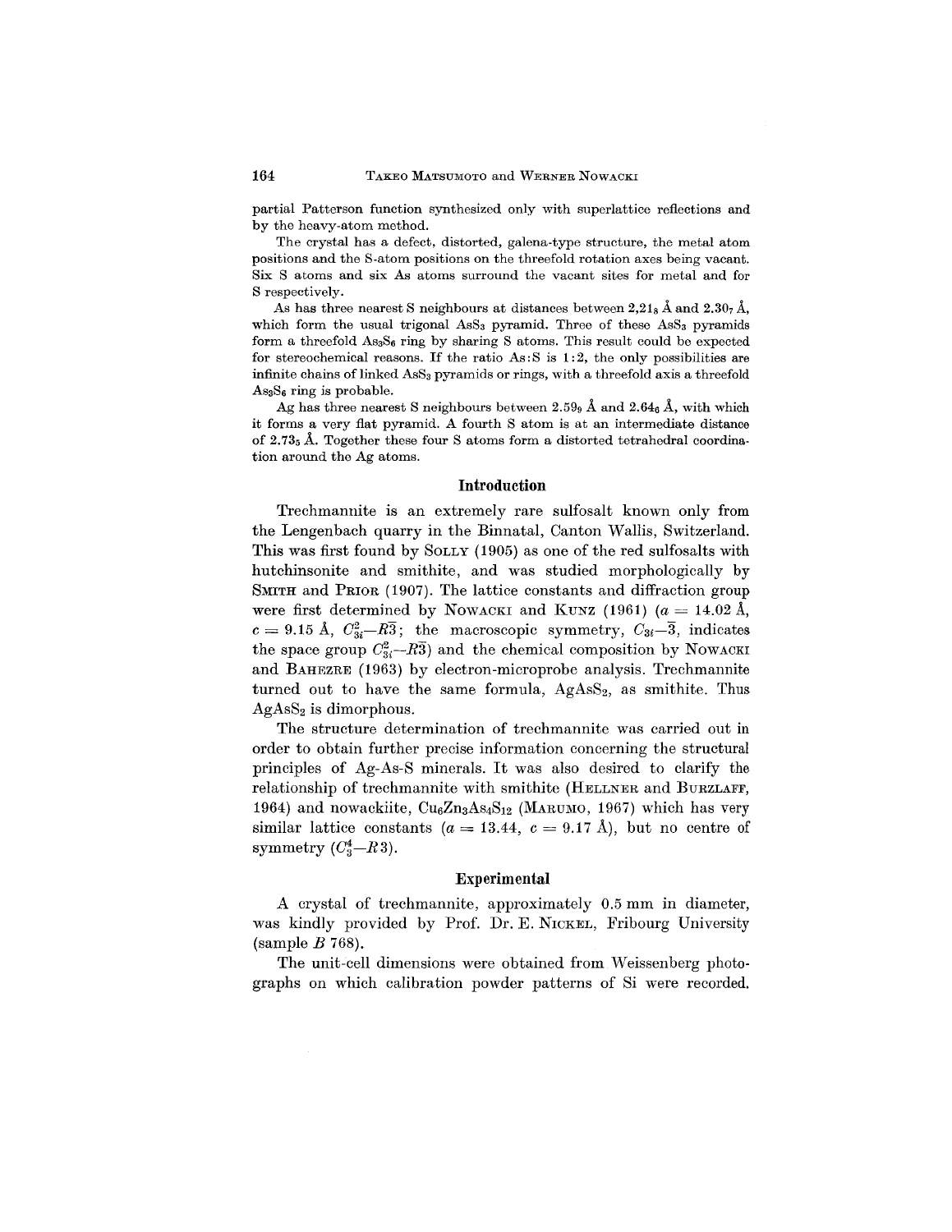For the lattice constants of Si the value of  $a = 5.4305_4$  Å by PARRISH (1960) was used. A least-squares refinement was performed with the aid of an IBM-1620 program written by N. D. JONES. The unit-cell dimensions obtained are:  $a_{\text{hex}} = 13.98 \pm 0.01 \text{ Å}$ ,  $c_{\text{hex}} = 9.12 \pm 0.02 \text{Å}$ ,  $c/a = 0.6523 \left( a_{\rm rh} = 8.62 \; \rm{\AA}, \; \alpha = 108\,^{\circ} \, 17' \right)$ , and they are in accordance with those by NOWACKI and KUNZ(1961) ( $a_{\text{hex}} = 14.02 \text{ Å}, c_{\text{hex}} = 9.15 \text{ Å},$ space group  $C_{3i}^2-R\bar{3}$  and with the morphological data  $(c : a = 0.6530)$ reported by SOLLY (1905).

The possible space groups obtained from the x-ray photographs are  $C_{3}^2-R\overline{3}$  and  $C_{3}^4-R\overline{3}$ . A piezoelectricity test with the aid of H. BAETHGE and the Rogers plot for the [001] and [010] zones do not show an acentric feature, in accordance with the morphology. The centric holohedral space group  $C_{3i}^2-R\overline{3}$  was chosen as the correct space group, in accordance with the "macroscopic space-group determination" (see Introduction). A specimen with the approximate shape of an ellipsoid of revolution with  $r_a = r_b = 0.0635$  mm ( $\perp c_{\text{hex}}$ ),  $r_c = 0.0423$  mm (// $c_{\text{hex}}$ ) was prepared for the intensity measurements.

The three-dimensional intensities, roughly in hemisphere region in reciprocal space, were obtained by the Buerger-Supper-Pace automated diffractometer, using  $CuK_{\alpha}$  radiation with Ni filter around the  $c_{\text{hex}}$  and  $a_{2,\text{hex}}$  axes (for each reflection, the backgrounds before and after the peak were measured, beside of the integrated peak intensity). These data were averaged using an IBM 1620 program written by T. MATSUMOTO, and each datum was assigned a reliability code using

|    |                          | II    | ш     | τv    |       |
|----|--------------------------|-------|-------|-------|-------|
| Ag | $44.5 \,\mathrm{wt.}0_0$ | 44.5  | 43.9  | 43.7  | 42.8  |
| As | 29.3                     | 28.9  | 30.8  | 30.3  | 29.7  |
| S  | 26.3                     | 27.2  | 26.1  | 26.0  | 27.5  |
|    | 100.1                    | 100.6 | 100.8 | 100.0 | 100.0 |

Table 1. *Electron microprobe analyses of trechmannite*

 $I = L 1112$ ; analyst: C. BAHEZRE, Paris, B. R. G. M., NOWACKI and BA-HEZRE (1963).

 $II = L 1112$ ; analyst: G. BURRI, Bern, Anal. Nr. 48R, 17. 11. 1965.

 $III =$  Fragment from Fribourg University, used for intensity measurement analyst: G. Burri, Bern, Anal. Nr. 179, 8. 5. 1967 (proustite  $=$  star dard).

 $IV =$  Ideal formula  $Ag_6As_6S_{12}$ 

 $V =$  Ideal formula  $Ag_6As_6S_{13}$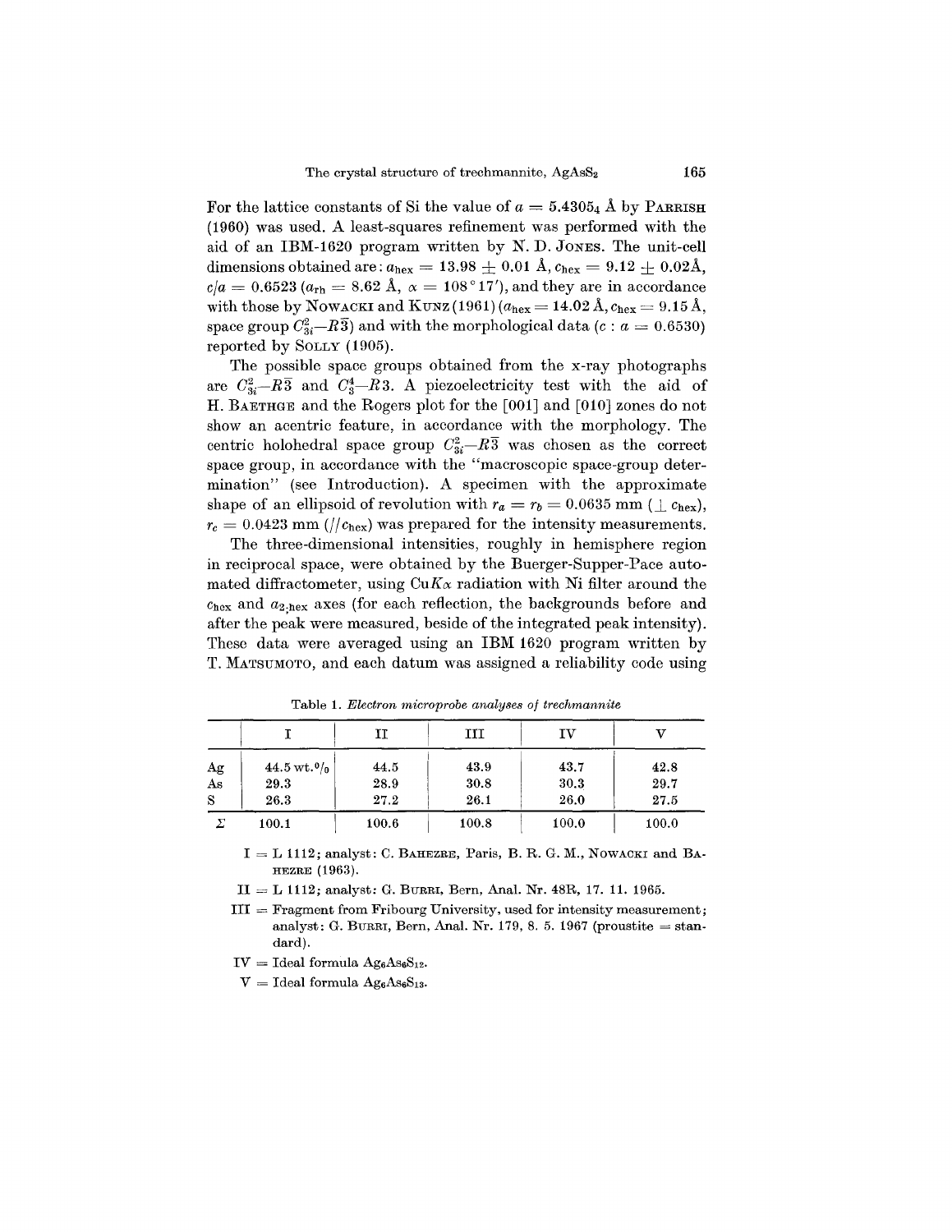the difference in background intensities. Lorentz, polarization and absorption corrections for the ellipsoidal shape  $(\mu r_x = \mu r_y = 4.511,$  $\mu r_z = 3.005$ ) were applied

After the measurement of the intensities the crystal was used for chemical microprobe analysis by G. BURRI in our laboratory for micro x-ray spectroscopy. With proustite,  $Ag<sub>3</sub>AsS<sub>3</sub>$ , as standard, the composition was determined to be  $AgAsS<sub>2</sub>$ . No other metals were observed (Table 1).

The density calculated for  $Ag_6As_6S_{12}$  (4.78<sub>3</sub>  $g/cm^3$ ) is somewhat small in comparison with that of smithite  $(d_x = 5.18<sub>4</sub>)$ . This arises from the vacant metal and sulfur positions assuming a PbS structure. There was not sufficient material available for a density measurement by pycnometric technique.

During the refinement of the structure no evidence in contradiction to the above choices was found, namely  $C_{3i}^2 - R\overline{3}$  for the space group and  $Ag_6As_6S_{12}$  for the chemical formula.

#### **Structure determination**

Diffraction patterns obtained from trechmannite implied the presence of a face-centered pseudocubic subcell. Even though the lattice constants of trechmannite have a strong relation to those of zinc blende, as shown in Table 3, the Grimm-Sommerfeld rule (PARTHE, 1964) predict that the two structures are different.

As the ratio of intensities between sublattice and superlattice reflections rapidly changes with increasing  $(\sin \theta)/\lambda$ , the satellite theory of KOREKAWA (1964) predicts that the deviation from the ideal structure (displacements) will be rather large.

Table 2. *Coordinates 0/ atoms in an ideal galena-type structure referred to the hexagonal axes 0/ trechmannite*

|              |         | Number of<br>positions | Wykoff<br>notation | Point<br>symmetry | $\boldsymbol{x}$ | $\boldsymbol{y}$ | $\boldsymbol{z}$ |
|--------------|---------|------------------------|--------------------|-------------------|------------------|------------------|------------------|
| Meta(1)      |         | 18                     |                    |                   | 4/13             | 1/13             |                  |
|              | (2)     | 18                     |                    |                   | 8/13             | 2/13             |                  |
|              | $(3)$ . | 3                      | $\boldsymbol{a}$   | 3                 | 0                | 0                | $\boldsymbol{0}$ |
| Sulfur $(1)$ |         | 18                     |                    |                   | 4/13             | 1/13             | 1/2              |
|              | (2)     | 18                     |                    |                   | 8/13             | 2/13             | 1/2              |
|              | (3)     | 3                      |                    | 3                 | 0                | 0                | 1/2              |

The origin of the coordinates is taken at the metal atom (3)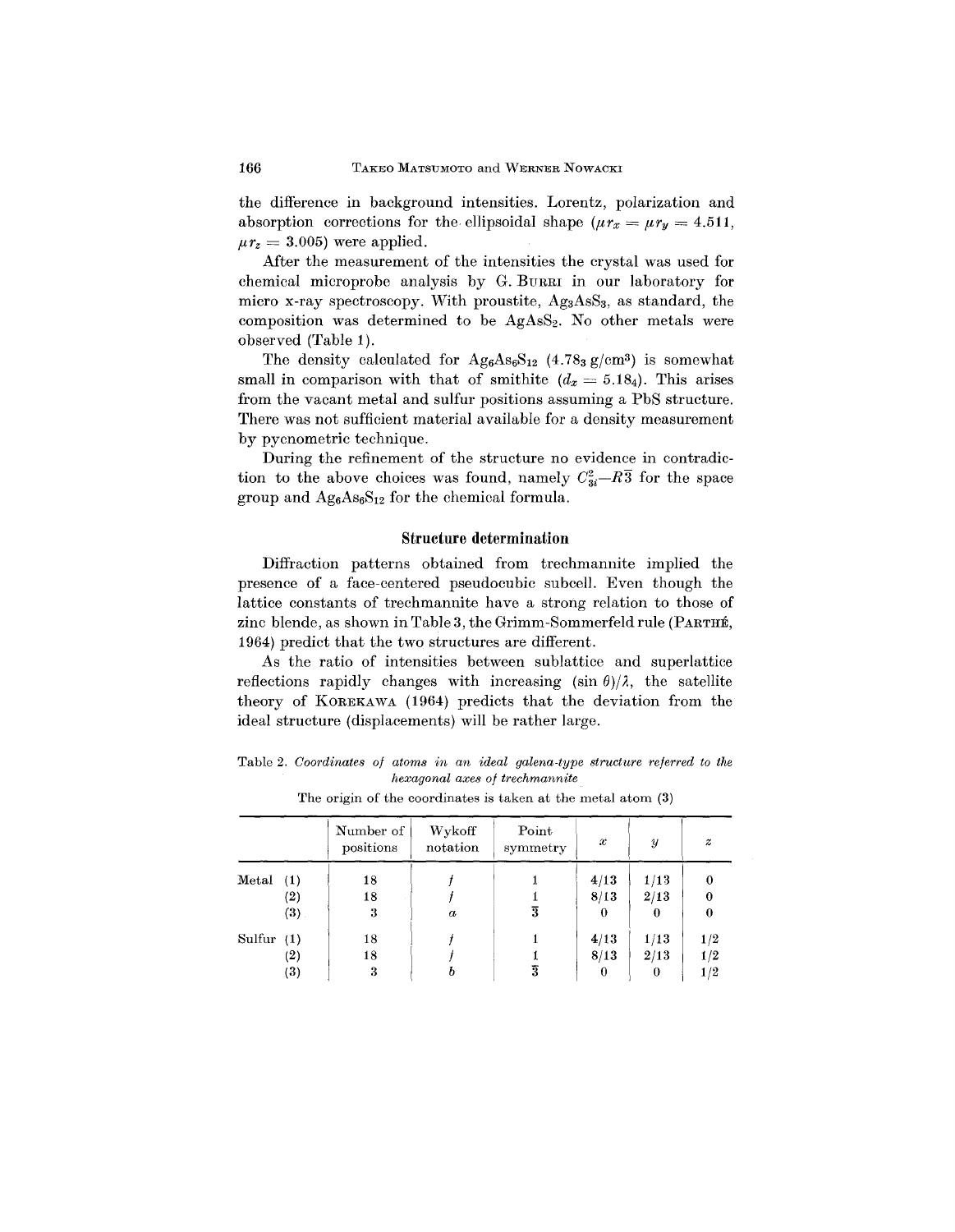|                                                   |                                           | Comparison of lattice constants of trechmannite, nowackite, galena and zinc blende |                                                                                             |                                                           |                                    |  |  |  |
|---------------------------------------------------|-------------------------------------------|------------------------------------------------------------------------------------|---------------------------------------------------------------------------------------------|-----------------------------------------------------------|------------------------------------|--|--|--|
|                                                   | Hexagonal                                 |                                                                                    | Cubic                                                                                       |                                                           |                                    |  |  |  |
|                                                   | Trech-<br>mannite<br>$\rm Ag_6As_6S_{12}$ | Nowackiite<br>$Cu6Zn3As4S12$                                                       |                                                                                             | Galena<br>$a_0 = 5.936$                                   | Zinc blende<br>$a_0 = 5.409$       |  |  |  |
| $a_{\text{hex}}$<br>$c_{\rm hex}$<br>$a_{\rm rh}$ | $13.98\,\text{\AA}$<br>9.12               | $13.44 \text{ Å}$<br>9.17<br>8.34                                                  | $\frac{1}{2}$ [143] cubic<br>$[111]_{\text{cubic}}$<br>$\frac{1}{2}$ [013] <sub>cubic</sub> | $15.13_4\,\text{\AA}$<br>$10.28_{2}$<br>9.38 <sub>6</sub> | $13.790$ Å<br>$9.36_9$<br>$8.55_2$ |  |  |  |
| $c_{\text{hex}}$ : $a_{\text{hex}}$               | 0.6523                                    | 0.6823                                                                             |                                                                                             |                                                           | $0.679_{37}$                       |  |  |  |

The ordinary three-dimensional Patterson function confirmed the galena-type structure. The relation between true cell and PbS-type cell is given by  $\overline{\phantom{a}}$ 

$$
a_{\text{hex}} \approx \frac{1}{2} [143]_{\text{PbS}},
$$
  
\n $c_{\text{hex}} \approx [111]_{\text{PbS}},$   
\n $a_{\text{rh}} \approx \frac{1}{2} [01\overline{3}]_{\text{PbS}}, V_{\text{rh}} \approx \frac{13}{4} V_{\text{PbS}}.$ 

The arrangement of equivalent points, as well as the relation of the sub cells to the true cell, and the relation to the PbS-type cell is shown in Fig. 1. The coordinates of six independent atomic sites



Fig. 1. Arrangement of equivalent points in trechmannite and the relation to the PbS structure

Table 3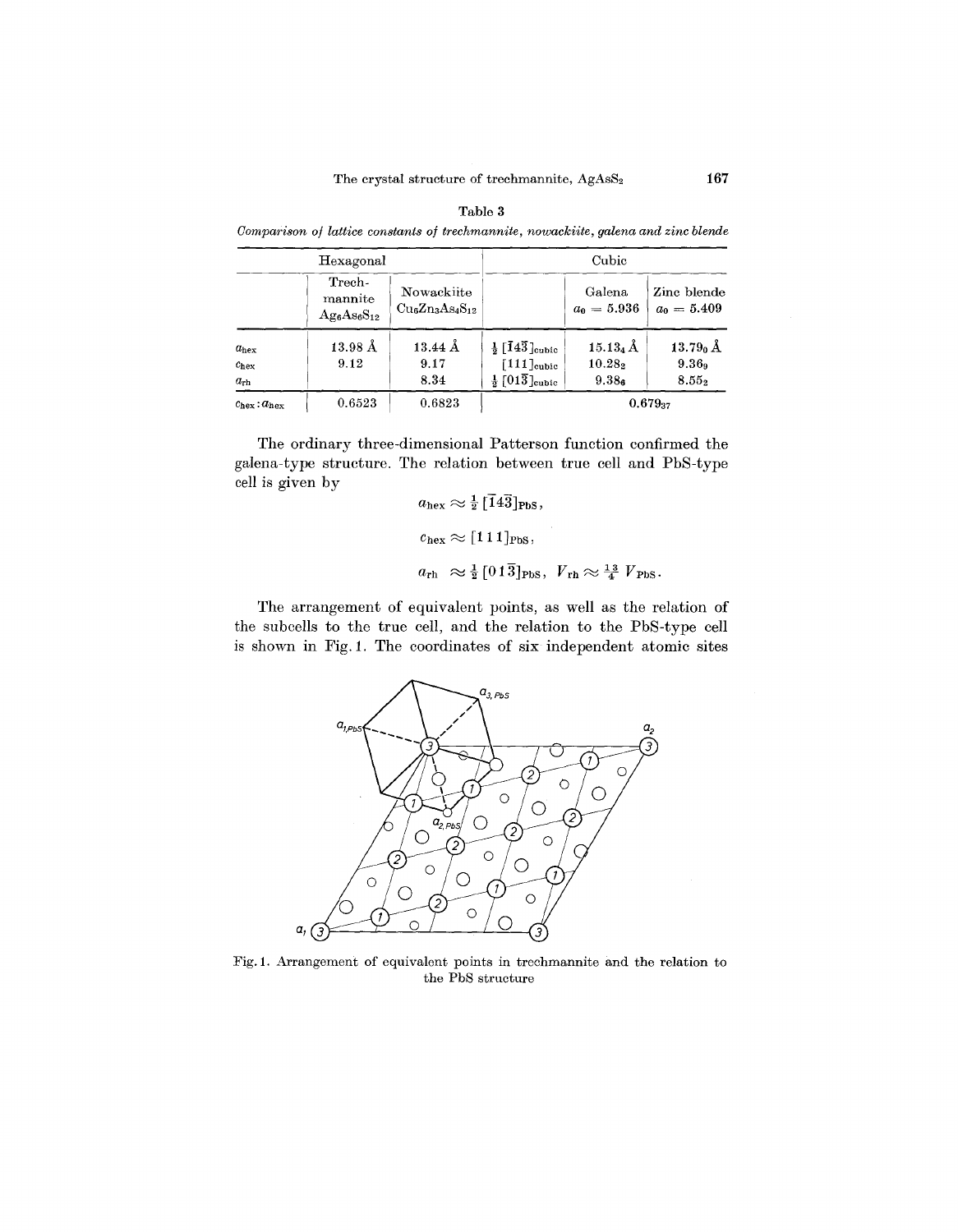of the ideal PbS-type structure referred to the hexagonal cell are given in Table 2. From the chemical composition, one metal position and one sulfur position in the rhombohedral cell units, which correspond to metal (3) and sulfur (3) in Table 2, are expected to be vacant.

The partial Patterson function, that is, the Patterson function synthesized by the superstructure reflections only, was too complex to be readily interpretable. But applying the implication method to this partial Patterson function, the *x* and *y* coordinates of two metals were found, namely  $x = .335$ ,  $y = .082$  for metal (1), and  $x = .625$ ,  $y = .180$  for metal (2). There are two possible combinations for the metal atoms: *(a)* Metal  $(1)$ -As and Metal  $(2)$ -Ag, or *(b)* Metal  $(1)$ -Ag and Metal  $(2)$ -As.

Beginning with the metal-atom position  $(z = 0)$  for the first model, the S-atom locations were determined with the aid of electron-density and difference maps. The S atoms were then added to the next cycle. Continuing with the Fourier method, the *R* value did not decrease below 370/0. Applying the Fourier method for the second model *(b),* the *R* value rapidly dropped down to  $24\frac{0}{0}$ . Therefore the second model *(b)* was judged to be the correct one.

## **Refinement**

Two cycles of refinement for the second model were carried out moreover by means of the three-dimensional difference Fourier method. During the refinement, individual isotropic temperature factors were used. After scaling each layer, the  $R$  value decreased to 16%, indicating the correctness of the model.

Then the structure was refined by a least-squares method with individual isotropic temperature factors using a programme written by D. VANDER HELM for the IBM-1620. The weighting scheme adopted was  $w = 1/(k|F_0|^2)$  or  $1/(3k|F_0, \text{min}|^2)$ .

The atomic scattering amplitudes used for neutral Ag and As are those of POTTER, and FREEMAN and WATSON respectively, and for S those of DAWSON (International tables for x-ray crystallography, Volume III). After five cycles of refinement of the structure, the *R* value was reduced to  $8\frac{0}{0}$  for all reflections.

Anisotropic temperature factors were then introduced and further refinements were undertaken. After five cycles of least-squares refinement, all parameter shifts were smaller than their standard deviations and the refinement was terminated. The final  $R$  value is  $5.4\frac{0}{0}$  for all 650 reflections and  $4.8\frac{0}{0}$  for the observed reflections.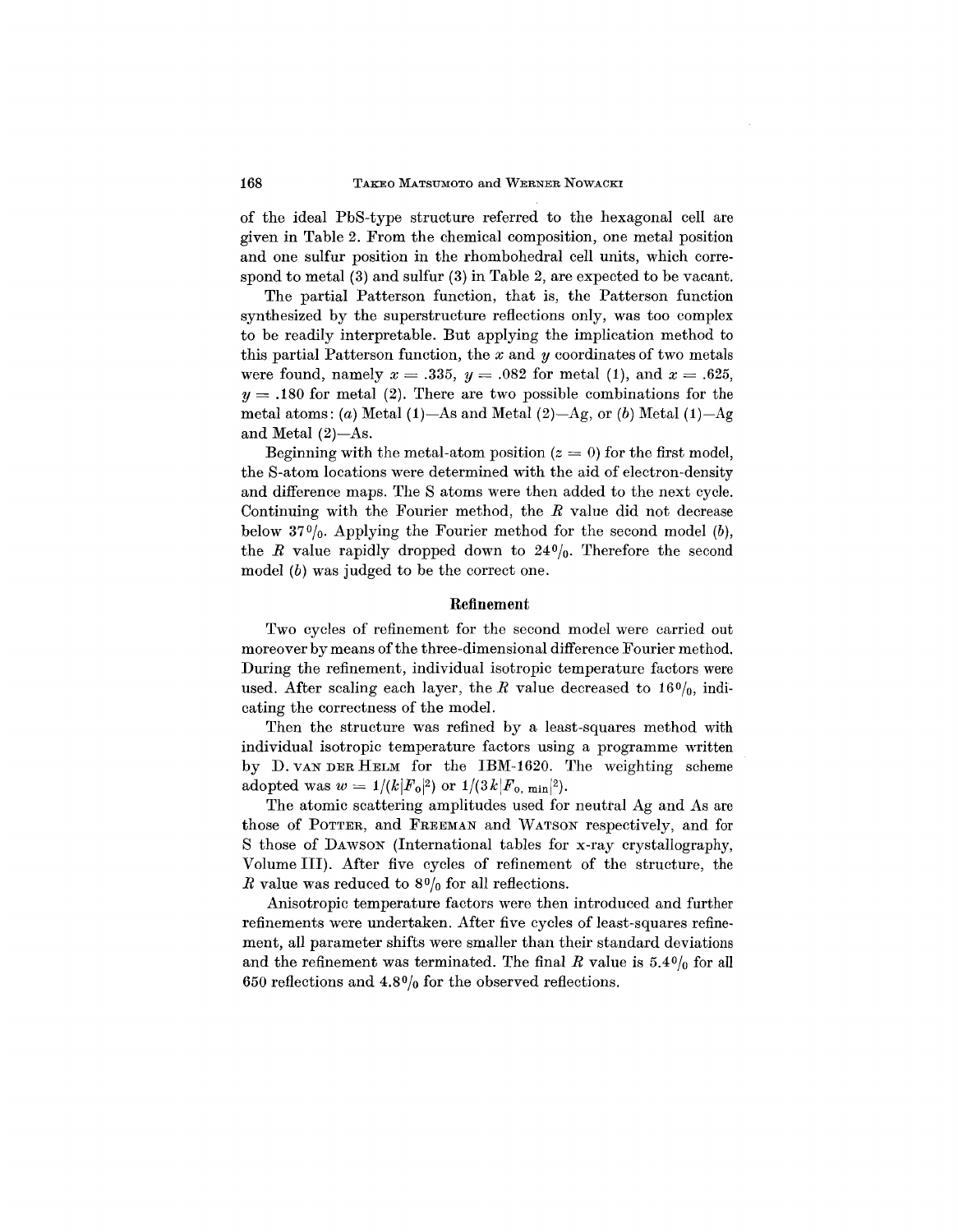Table 4. *Atomic coordinates in trechmannite*

|      | $\boldsymbol{x}$ | U      | z      | $\sigma(x)$ | $\sigma(y)$ | $\sigma(z)$ |
|------|------------------|--------|--------|-------------|-------------|-------------|
| Ag   | 0.3330           | 0.0822 | 0.9880 | 0.0001      | 0.0001      | 0.0001      |
| As   | 0.6222           | 0.1700 | 0.0227 | 0.0001      | 0.0001      | 0.0002      |
| S(1) | 0.3608           | 0.1101 | 0.4996 | 0.0003      | 0.0003      | 0.0004      |
| S(2) | 0.6243           | 0.1752 | 0.5219 | 0.0003      | 0.0003      | 0.0004      |

Table 5. *Atomic temperature factors in trechmannite*

The values are the coefficients in the expression

 $\exp\left[-(\beta_{11} h^2 + \beta_{22} k^2 + \beta_{33} l^2 + \beta_{12} hk + \beta_{23} kl + \beta_{31} lh\right]$ <br>(all values are multiplied by 10<sup>5</sup>)

|    | $\beta_{11}$ $\sigma(\beta_{11})$ $\beta_{22}$ $\sigma(\beta_{22})$ $\beta_{33}$ $\sigma(\beta_{33})$ $\beta_{12}$ $\sigma(\beta_{12})$ $\beta_{23}$ $\sigma(\beta_{23})$ $\beta_{31}$ $\sigma(\beta_{31})$                                                                    |  |  |                         |    |                 |                 |                 |      |
|----|--------------------------------------------------------------------------------------------------------------------------------------------------------------------------------------------------------------------------------------------------------------------------------|--|--|-------------------------|----|-----------------|-----------------|-----------------|------|
| Ag | $ \hspace{.06cm}387 \hspace{.02cm} \hspace{.08cm}28\hspace{.08cm} \hspace{.08cm}347\hspace{.02cm} \hspace{.08cm}28\hspace{.08cm} \hspace{.08cm}805\hspace{.02cm} \hspace{.08cm}49\hspace{.08cm} \hspace{.08cm}329\hspace{.02cm} \hspace{.08cm}30\hspace{.02cm} \hspace{.06cm}$ |  |  |                         |    | 93              | 18 <sub>1</sub> | $ -100 $        | - 18 |
|    | $\mathrm{As} \quad  \;279\; \quad 28\quad \mid 271\; \quad 28\quad \mid 561\mid \quad 50$                                                                                                                                                                                      |  |  | 271                     | 31 | 12 <sup>1</sup> | -21             |                 | 21   |
|    | $\mathrm{S}(1)~ ~200~ ~~35$ $~ ~213~ ~~35$ $~ ~474~ ~~61 ~ $                                                                                                                                                                                                                   |  |  | $^{\prime}$ 161 $\vert$ | 47 | $-37$           | 47              | $-32$           | 47   |
|    | $\text{S}(2) \mid 228 \mid \hspace{.1cm} 35 \mid \hspace{.1cm} 227 \mid \hspace{.1cm} 35 \mid \hspace{.1cm} 495 \mid \hspace{.1cm} 61 \mid \hspace{.1cm} 225 \mid \hspace{.1cm} 47 \mid -74 \mid \hspace{.1cm} 47$                                                             |  |  |                         |    |                 |                 | 38 <sup>1</sup> | 47   |

Table 6. *Axial lengths of the vibration ellipsoids and the direction cosines of the axes* referred to orthogonal axes  $1/|a_{\text{hex}}^*|$ ,  $2/|b_{\text{hex}}|$  and  $3/|c_{\text{hex}}|$  in trechmannite

|      | Equivalent isotropic<br>temperature factor | $_{\rm Axes}$    | $\boldsymbol{B}$ | $\sqrt{\overline{u^2}}$ | $cos x_1$  | $cos\alpha_2$     | $cos\alpha_3$ |
|------|--------------------------------------------|------------------|------------------|-------------------------|------------|-------------------|---------------|
|      |                                            | 1                | $2.18$ Å $^{-2}$ | 0.166                   | 0.871      | 0.122             | 0.476         |
| Ag   | $2.37~\mbox{\AA}{}^{-2}$                   | $\mathbf{2}$     | 1.96             | 0.158                   | 0.315      | 0.883             | 0.349         |
|      |                                            | 3                | 2.98             | 0.194                   | 0.377      | 0.453             | 0.807         |
|      |                                            | $\mathbf{1}$     | 1.65             | 0.145                   | 0.866      | 0.500             | 0.000         |
| As   | 1.70                                       | $\boldsymbol{2}$ | 1.59             | 0.142                   | 0.498      | 0.863             | 0.082         |
|      |                                            | 3                | 1.86             | 0.153                   | 0.041      | 0.071             | 0.997         |
|      |                                            | $\mathbf{1}$     | 1.11             | 0.118                   | 0.891      | 0.412             | 0.190         |
| S(1) | 1.40                                       | $\overline{2}$   | 1.49             | 0.137                   | 0.453      | 0.825             | 0.337         |
|      |                                            | 3                | 1.60             | 0.142                   | $\!-0.018$ | $\textbf{-0.387}$ | 0.922         |
|      |                                            | $\mathbf{1}$     | 1.34             | 0.130                   | 0.955      | 0.290             | 0.062         |
| S(2) | 1.45                                       | $\overline{2}$   | 1.22             | 0.125                   | 0.224      | 0.842             | 0.491         |
|      |                                            | 3                | 1.79             | 0.150                   | 0.196      | 0.455             | 0.869         |

The final atomic parameters with standard deviations and the temperature factors are given in Table 4 and 5. The axial lengths of the thermal vibration ellipsoids and the direction cosines of the axes referred to orthogonal axes  $(1/|a_{\text{hex}}^*|, 2/|b_{\text{hex}}|$  and  $3/|c_{\text{hex}}|$  are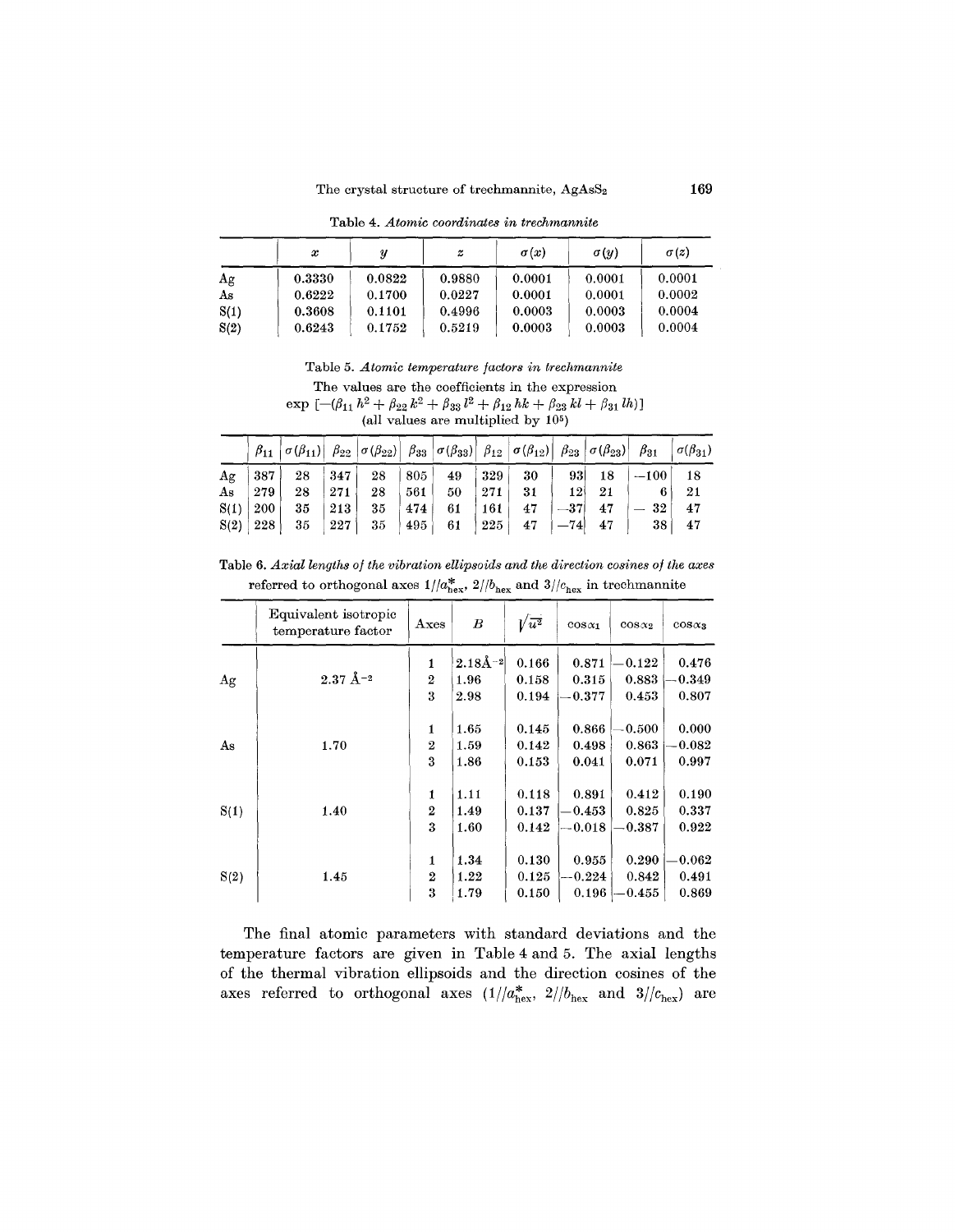# 170 TAKEO MATSUMOTO and WERNER NOWACKI

|                                                           |                             | Table 7. Comparison of the observed and the calculated structure amplitudes of trechmannite |                                                                           |                                                    |                               |                                                    |                            | (Indices refer to a hexagonal cell)                              |                                                 |                          |                           |                            |                                                                          |                               |                  |                               |                                            |                                                   |  |
|-----------------------------------------------------------|-----------------------------|---------------------------------------------------------------------------------------------|---------------------------------------------------------------------------|----------------------------------------------------|-------------------------------|----------------------------------------------------|----------------------------|------------------------------------------------------------------|-------------------------------------------------|--------------------------|---------------------------|----------------------------|--------------------------------------------------------------------------|-------------------------------|------------------|-------------------------------|--------------------------------------------|---------------------------------------------------|--|
| h<br>k                                                    | $\overline{\mathbf{1}}$     | $\frac{1}{6} F_o $                                                                          | $\frac{1}{6}F_c$                                                          | h                                                  | $k = 1$                       |                                                    | 訓키                         | $_{\rm 6}$ $_{\rm r}$                                            | 'n                                              | $k = 1$                  |                           | 히r.                        | $\frac{1}{6}F_c$                                                         |                               | h k              | $\mathbf{1}$                  | $\frac{1}{6}$ $\left  \frac{1}{6} \right $ | $\frac{1}{6}r_c$                                  |  |
| 3<br>$\mathbf{0}$<br>6                                    | $\mathbf 0$                 | 9.9<br>20.2                                                                                 | 9.1<br>19.9                                                               | $-3$                                               | $\overline{\mathcal{L}}$<br>8 | $\mathbf{1}$<br>1                                  | 15.8<br>8.0                | 16.0<br>10.6<br>÷                                                | - 1<br>$-4$                                     | $12 \,$                  | $\mathbf 2$               | 7.8<br>20.3                | 6.9                                                                      | $-9$<br>-12                   | 15               | 3                             | 0.9<br>20.4                                | 0.1<br>20.2                                       |  |
| 12<br>1                                                   | $^{\circ}$                  | $7.0$<br>25.9<br>29.5                                                                       | 6,1<br>26.6<br>26.4                                                       | 5ء<br>$-2$<br>$-5$                                 | 9                             | $\overline{1}$                                     | $25.8$<br>$27.7$<br>6.4    | $\overline{\phantom{a}}$<br>28,8<br>L.<br>30.6<br>6.1            | $-7$<br>- 10<br>$-3$                            | 13                       | $\,2\,$                   | 41.3<br>21.2<br>47.3       | $-21.2$<br>$-43.5$<br>$21.4$<br>46.7                                     | $-5$<br>$-\ddot{8}$<br>$-11$  | 16               | $\overline{3}$                | 8.5<br>26.1<br>4.9                         | 8.4<br>$-26.9$<br>4.4                             |  |
| 1                                                         |                             | 74.9<br>39.4                                                                                | 78.6<br>L.<br>40.4                                                        | $-8$<br>$-1$                                       | 10                            | $\mathbf{I}$                                       | 38.8<br>4.6                | 40.0<br>4.6                                                      | $-\hat{6}$<br>$-\mathbf{q}$                     |                          |                           | 16.5<br>28,5               | 16.1<br>28.8                                                             | 4                             | 0                | $\mathbf{q}$                  | $\frac{3.9}{60.7}$                         | 6.2<br>$-63.6$<br>$-2.1$                          |  |
| 10<br>13<br>$\overline{2}$<br>$\overline{2}$              | $\overline{0}$              | 20.3<br>25.2                                                                                | $\ddot{\phantom{a}}$<br>$\frac{19.9}{25.7}$<br>$\overline{\phantom{a}}$   | $-4$<br>$-7$                                       | 11                            | $\overline{\phantom{a}}$                           | 21.4<br>13.0               | $22.9$<br>13.5<br>٠                                              | $-12$<br>$-2$<br>-5                             | 14                       | $\overline{2}$            | $13.1$<br>15.0             | 12.8<br>14.3<br>ä,<br>26.4                                               | 7<br>10                       |                  |                               | $3.6$<br>46.5<br>11.0                      | $-45.5$<br>12,1                                   |  |
| 8                                                         |                             | 18.3<br>58.3<br>7.7                                                                         | 17.9<br>60.2<br>7.1                                                       | $-6$<br>$-9$                                       |                               |                                                    | 29.3<br>$53.3$<br>33.6     | 30.5<br>54.8<br>35.1                                             | $-A$<br>$-11$                                   |                          |                           | 27.4<br>13.5<br>29.1       | ÷.<br>14.1<br>$29.9$<br>44.5                                             | 13<br>$\overline{2}$<br>5     | $\mathbf{1}$     | h                             | 11.3<br>39.0                               | 11.4<br>$-40.4$                                   |  |
| 11<br>$\overline{\mathbf{3}}$<br>6                        | $\boldsymbol{0}$            | 6.6<br>43.9<br>62.4                                                                         | 4.8<br>$45.9$<br>66.4<br>÷                                                | $-2$<br>$-5$<br>$-8$                               | $12 - 1$                      |                                                    | 15.6<br>4.1                | $\blacksquare$<br>15.3<br>4.8                                    | $-1$<br>$-4$<br>$-7$                            | 15                       | $\overline{2}$            | 46.3<br>9.4<br>10.5        | 9.9<br>20,7                                                              | 8<br>11<br>$\Omega$           | $\overline{c}$   | $\frac{1}{2}$                 | 15.0<br>2.3                                | $-14.6$<br>$\overline{a}$<br>1,2<br>2.6<br>$\sim$ |  |
| 12                                                        |                             | 43.8<br>15,6                                                                                | 46.8<br>15.9                                                              | -11<br>$-1$                                        | 13                            | $\overline{\phantom{a}}$                           | 17.0<br>8.1<br>0.0         | 18,0<br>7.1<br>0,4                                               | $-10$<br>$-13$                                  |                          |                           | 26.0<br>6.4                | 24.6<br>6.7                                                              | Б                             |                  |                               | 3.7<br>65.0<br>86.6                        | $-69.8$<br>88.0                                   |  |
| 1<br>Ą                                                    | $\ddot{\phantom{0}}$        | 13.1<br>23.1                                                                                | 13.7<br>£.<br>24.4<br>12.0                                                | $-4$<br>$-7$                                       |                               |                                                    | 29.7<br>10.3               | İ,<br>31.2<br>9.2                                                | $-6$<br>$-9$<br>$-12$                           | 16                       | $\boldsymbol{2}$          | 2,8<br>19.4<br>25.0        | 1,2<br>18.0<br>25.0                                                      | 12<br>1                       |                  | 4                             | 19.3<br>3.7                                | 19.5<br>2.7<br>65.7                               |  |
| 10<br>$\overline{2}$<br>5                                 | o                           | 11.0<br>60.9<br>144.1                                                                       | L.<br>60.3<br>150.9                                                       | $-10$<br>$-5$<br>$-6$                              | $14 - 1$                      |                                                    | 10.5<br>18, 6<br>30.7      | 11.1<br>18.6<br>31.1                                             | $\mathbf 0$                                     | $\bf{0}$                 | $\overline{\mathbf{3}}$   | 109.8<br>24.2              | 112.9<br>25.9                                                            |                               | 3                |                               | 63.4<br>15.5<br>52.8                       | $-14.6$<br>51.3                                   |  |
| 5<br>8                                                    |                             | 36.8<br>7.0                                                                                 | 38.5<br>7.0                                                               | $-9$<br>$-12$                                      |                               |                                                    | 1.4<br>16.0                | 0.7<br>16.8<br>$\sim$                                            | 6<br>٩                                          |                          |                           | 10.0<br>6.5                | 9.0<br>$\frac{5.9}{32.3}$                                                | 10<br>2                       | $\mathbf{4}$     | $\frac{1}{2}$                 | 12.4<br>51.6                               | $-12.7$<br>52.9                                   |  |
| 11<br>6<br>6                                              | $\ddot{\text{o}}$           | 9.7<br>32.7<br>38.3                                                                         | 9,8<br>35.2                                                               | $-2$<br>$-5$<br>$-8$                               | 15                            | $\overline{\phantom{a}}$                           | 24.9<br>9.9<br>8.1         | 24.5<br>$\frac{1}{2}$<br>10.5<br>8, 2                            | $\overline{12}$<br>$\mathbf{1}$<br>$\mathbf{r}$ |                          | $1 - 3$                   | 31.7<br>2.1<br>10.6        | 1,1<br>$\ddot{\phantom{0}}$<br>10.1                                      | 8<br>11                       |                  |                               | 4.0<br>3.9<br>19.2                         | 4.9<br>2,4<br>18.7                                |  |
| 9<br>7                                                    | $\mathbf 0$                 | 14.0<br>37.4                                                                                | $\frac{59.3}{13.6}$<br>$\blacksquare$<br>38.7                             | $-11$<br>- 14                                      |                               |                                                    | 20.7<br>1.3                | 22.1<br>1.3<br>۰                                                 | 7<br>10                                         |                          |                           | 27.0<br>15.6               | $\ddot{\phantom{0}}$<br>26.3<br>$\overline{a}$<br>15.5<br>$\overline{a}$ | $\mathbf{o}$                  | 5                | 4                             | 13.7<br>12.6                               | 17.4<br>13.1                                      |  |
| 10                                                        |                             | 32.5<br>15.3<br>6.9                                                                         | 35.2<br>15.6<br>6.7                                                       | $-4$<br>$-7$<br>$-10$                              | $16 - 1$                      |                                                    | 13.8<br>21.7<br>10.0       | 14.8<br>21.5<br>10.7                                             | 13<br>$\overline{2}$<br>٠Ę                      | $\mathcal{D}$            | $\overline{\mathfrak{z}}$ | 15.7<br>$\frac{5.5}{19.2}$ | 16.3<br>÷,<br>6.6<br>17.1                                                | $\ddot{6}$<br>9<br>1          | 6                | $\frac{1}{4}$                 | 38.2<br>1.2                                | $-36.4$<br>$\overline{a}$<br>1.5<br>$-21.1$       |  |
| $\overline{2}$<br>8                                       | $\ddot{\textbf{c}}$         | 1.8<br>26.3                                                                                 | 0.6<br>26.8                                                               | $-13$<br>-9                                        | 17                            |                                                    | 25.5<br>10.8               | 27.5<br>11.1<br>$\frac{1}{2}$                                    | é<br>11                                         |                          |                           | 1.5<br>8, 2                | 0.9<br>L.<br>8, 8                                                        |                               |                  |                               | $\frac{19.9}{26.3}$<br>1,1                 | 24.9<br>ä,<br>0.8                                 |  |
| 8<br>3<br>9<br>6                                          | $\mathbf 0$                 | 27.7<br>14.4<br>5,8                                                                         | z.<br>$^{27.0}_{15.0}$<br>6.5<br>÷                                        | $\overline{2}$<br>5<br>8                           | $\bf{0}$                      | $\overline{2}$                                     | 57.7<br>24,0<br>5.8        | 58.6<br>23.0<br>4.7                                              | $\mathbf 0$<br>3<br>6                           | 3                        | $\overline{\phantom{a}}$  | 8,1<br>3.8<br>22.9         | $^{7.8}_{2.8}$<br>24.5                                                   | $\overline{2}$<br>5<br>8      | $\overline{7}$   | $\mathbf{r}$                  | 1,6<br>$\frac{56.5}{20.3}$                 | 0.9<br>54.0<br>20.2                               |  |
| $10\,$<br>1<br>4                                          | $\ddot{\text{o}}$           | 53.3<br>27.2                                                                                | 55.2<br>28.8                                                              | 11<br>14                                           |                               |                                                    | 53.4<br>21.0               | 54.0<br>22.1                                                     | 12                                              |                          |                           | 37.1<br>11.1               | 39.4<br>11.9                                                             | $\bf{0}$                      | 8                | Ą                             | 5.8<br>33.0                                | 5.4<br>31.3                                       |  |
| 2<br>11                                                   | $\overline{0}$              | 12.0<br>22.1<br>32.2                                                                        | $\frac{15.1}{22.9}$<br>30.8                                               | $\bf{0}$<br>$\ddot{6}$                             | $1 \quad 2$                   |                                                    | 49.0<br>221.4<br>29.9      | 50.5<br>219.1<br>29.3                                            | $\mathbf{1}$<br>4                               | 4                        | $\overline{3}$            | 24.5<br>33.0<br>25.1       | $\frac{27.9}{34.3}$<br>24.9                                              | 6<br>1                        | $\boldsymbol{9}$ | $\boldsymbol{t_{\mathrm{f}}}$ | 36.7<br>52.9<br>20.0                       | $-34.0$<br>52.9<br>19.7                           |  |
| 3<br>12<br>$\mathbf{1}$<br>$\frac{13}{0}$                 | $\boldsymbol{0}$<br>$\bf o$ | 40.7<br>16.5                                                                                | 39.1<br>16,1<br>÷                                                         | 9<br>12                                            |                               |                                                    | 8.5<br>3.3                 | $\overline{a}$<br>8:1<br>$\blacksquare$<br>9.4                   | 10<br>$\overline{\mathbf{2}}$                   | 5                        | $\overline{\mathbf{3}}$   | 7.6<br>80.2                | 5.2<br>82.2                                                              | $\overline{2}$                | 10               | $\pmb{I_{k}}$                 | 29.1<br>5.5                                | 26.8<br>5.1                                       |  |
|                                                           |                             | 2.5<br>7.6<br>17.9                                                                          | $\blacksquare$<br>2.3<br>9.4<br>$-18.4$                                   | $\mathbf{1}$                                       | 2 <sub>2</sub>                |                                                    | 19.4<br>31.0<br>46.1       | $\overline{a}$<br>18.4<br>32.2<br>$\overline{a}$<br>46.7         | 5<br>É<br>11                                    |                          |                           | 38.7<br>12.3<br>2.3        | 39.8<br>11.9<br>0.3                                                      | $\bf{0}$<br>3<br>$\mathbf{1}$ | 11<br>12         | 4                             | 14.8<br>5.0                                | 39.8<br>14.2<br>4.0                               |  |
| 10<br>13                                                  |                             | 20.5<br>21, 1                                                                               | 22,4<br>$\overline{\phantom{a}}$<br>23.8                                  | 10<br>13                                           |                               |                                                    | 35.7<br>5.5                | $\overline{\phantom{a}}$<br>$\frac{35.6}{2.9}$<br>$\overline{a}$ | $\theta$<br>3                                   | 6                        | $\overline{\phantom{a}}$  | 10.4<br>6,4                | $\overline{\phantom{a}}$<br>10.5<br>4.9                                  | -2<br>- 1                     | 3                | $\frac{1}{4}$<br>4            | 30.1<br>163.3                              | 33.5<br>163.2                                     |  |
| $\overline{2}$<br>$\mathbf{1}$<br>8                       | 1                           | 12.4<br>11.6<br>17.9                                                                        | 8.3<br>$-13.9$<br>$-18.6$                                                 | 2<br>٩<br>8                                        | 3                             | $^{\circ}$                                         | 8.6<br>4.5<br>38.0         | à,<br>8.4<br>÷<br>6,2<br>38.9                                    | 6<br>9<br>$\mathbf{1}$                          | $\overline{7}$           | $\overline{\mathbf{3}}$   | 16.7<br>16.3<br>3.2        | $\overline{a}$<br>16.7<br>$\overline{\phantom{a}}$<br>$15.7$<br>2.5<br>÷ | -3<br>$-2$<br>-5              | $\frac{5}{6}$    | $\mathbf{r}_\mathrm{t}$<br>t, | 2, 2<br>2,8                                | 5.0<br>1, 2                                       |  |
| 11<br>14                                                  |                             | 15.8<br>18.8                                                                                | $-15.6$<br>19.6                                                           | 11<br>$\mathbf 0$                                  | $\mathbf{I}_\mathbf{t}$       | $\overline{2}$                                     | 9.9<br>22.3                | 9.5<br>24.4                                                      | 4<br>7                                          |                          |                           | 9.5<br>16.8                | 8.8<br>17.7                                                              | - 1<br>$-4$                   | $\overline{7}$   | ł,                            | $36.9$<br>$3.8$<br>$12.1$                  | $\frac{37.1}{2.4}$<br>12,1                        |  |
| $\ddot{\mathbf{0}}$<br>$\overline{2}$<br>36               | $\overline{1}$              | 11.3<br>20.6<br>82.5                                                                        | 14.9<br>$-22.9$<br>84.5                                                   | 6<br>۹                                             |                               |                                                    | 28.7<br>17.8<br>42.6       | t<br>30.8<br>$17.8$<br>43.3                                      | $\overline{2}$<br>5<br>š                        | 8                        | $\overline{3}$            | 7.2<br>0.6<br>25.3         | 7.1<br>0.1                                                               | -3<br>-6<br>$-2$              | 8<br>9           | 4<br>4                        | 21.3<br>$\frac{35.4}{71.7}$                | 23.1<br>$-36.9$<br>73.0                           |  |
| 12                                                        |                             | 27.5<br>2,6                                                                                 | 29.1<br>$\frac{1}{32}$ , $\frac{5}{2}$                                    | 12<br>J.                                           | 5                             | $\overline{\phantom{a}}$                           | 8.9<br>20.5                | 10.5<br>21.3                                                     | $\mathbf 0$                                     | 9                        | 3                         | 4,0<br>7.1                 | $25.3$<br>$2.5$<br>÷<br>6.8                                              | -8                            |                  |                               | 17.4<br>41.7                               | 18.2<br>40.4                                      |  |
| 1<br>3                                                    | - 1                         | 31.8<br>25.1<br>3.2                                                                         | $\sim$<br>$-26.2$<br>2.5                                                  | Ą<br>10                                            |                               |                                                    | 1.1<br>16,0<br>20.5        | 1.0<br>$\Box$<br>16.4<br>20.0                                    | 6<br>1                                          | 10                       | $\overline{\mathbf{3}}$   | 11.2<br>22.7<br>24.6       | $\tilde{\phantom{a}}$<br>11.6<br>$\overline{a}$<br>23.1<br>25.5          | $-1$<br>$-4$<br>-7            | 10               | 4                             | $24.4$<br>$48.2$                           | $-24.8$<br>$-48.7$<br>5.9                         |  |
| 10<br>13                                                  |                             | 17.5<br>17.0                                                                                | $\blacksquare$<br>$\frac{18.3}{17.9}$<br>38.4<br>$\overline{\phantom{a}}$ | $\overline{2}$<br>5                                | 6                             | $\overline{2}$                                     | 81.6<br>$61.9$<br>18.3     | L,<br>83.5<br>65.2                                               | $\overline{2}$                                  | 11                       | $\overline{\mathbf{3}}$   | 15.9<br>3.1                | 15.7<br>Ē<br>$\frac{2.3}{32.1}$                                          | -3<br>-6                      | 11               | 4                             | 5.9<br>31.7<br>46.6                        | 31.4<br>$47.9$<br>48.8                            |  |
| 4<br>Ŕ                                                    | -1                          | 36.9<br>6.6<br>3.0                                                                          | 6, 1                                                                      | ė<br>$\boldsymbol{0}$<br>٦                         | $\sqrt{ }$                    | $\,2\,$                                            | 49.3<br>30.3               | 19.0<br>i,<br>50.9<br>$\overline{a}$<br>30.1                     | ō<br>$\mathbf{1}$                               | 12                       | $\overline{3}$            | 31.7<br>21.5<br>14.4       | 20.6<br>14.2                                                             | -9<br>-2<br>-5                | 12               | 4                             | 51.4<br>1.0<br>4.0                         | 0.8<br>3.5                                        |  |
| 11<br>$\bf{0}$<br>5                                       | j.                          | 25.4<br>17.9                                                                                | $\frac{3.7}{27.0}$<br>16.8                                                | 6<br>9                                             |                               |                                                    | 52.8<br>9.0                | 52.2<br>8.8                                                      | $\overline{\phantom{0}}$<br>$-2$                | $\frac{13}{2}$<br>4      | うろう                       | 32.4<br>10, 2              | 37.5<br>11.9                                                             | $-8$<br>- 11                  |                  |                               | $\frac{22.5}{31.2}$                        | 21.3<br>31.1                                      |  |
| 6<br>9                                                    |                             | 20.1<br>8.7<br>19.3                                                                         | ÷,<br>22.0<br>$\ddot{\phantom{a}}$<br>6.9<br>$-20.0$                      | $\mathbf{1}$<br>4                                  | 8                             | $\overline{2}$                                     | 47.4<br>31.9               | 48.5<br>30.9<br>$\blacksquare$<br>13.7                           | -1<br>$-4$<br>$-3$                              | 5<br>6                   |                           | 22.0<br>10.9<br>27.7       | L.<br>24.9<br>$\overline{\phantom{a}}$<br>13.1<br>$\overline{a}$<br>30.8 | $-1$<br>$-l_0$<br>$-7$        | 13               | $\pmb{l}_i$                   | $\frac{11.5}{22.4}$                        | $-10.4$<br>$-21.7$                                |  |
| 6                                                         | $\overline{\phantom{a}}$    | 19.7<br>13.1                                                                                | $-21.0$<br>13.9                                                           | $\overline{\mathbf{2}}$                            | 9                             | $\overline{c}$                                     | $\frac{13.7}{17.2}$<br>9.3 | 16.7<br>Ė<br>8.4                                                 | -2<br>$-5$                                      | $\overline{\phantom{a}}$ | $\frac{3}{3}$             | 22.8<br>79.5               | 24.1<br>80.1                                                             | -10<br>$-3$                   | $\sqrt{3}$       | $\ddot{\phantom{1}}$          | $\frac{35.1}{8.2}$<br>13.4                 | $\frac{34.9}{8.6}$<br>11.6                        |  |
| 10<br>$\overline{2}$<br>7                                 | $\mathbf{1}$                | 8,6<br>0.7<br>1,4                                                                           | 8,1<br>0.7<br>1, 1                                                        | $\theta$<br>6                                      | 10                            | $\overline{2}$                                     | 36.7<br>5.6<br>9.9         | 37.2<br>4.9<br>9.3                                               | $-1$<br>$-4$<br>$-7$                            | 8                        | 3                         | 2.5<br>2.8<br>7.1          | 1,6<br>0.8<br>7.4                                                        | $-6$<br>$-9$<br>$-12$         |                  |                               | 19.2<br>7.1<br>4.0                         | 18,0<br>6.8<br>3.6                                |  |
| A                                                         |                             | 29.5<br>21.5                                                                                | 31.3<br>22.8                                                              | 1                                                  | 11                            | $\overline{2}$                                     | 8.5<br>39.7                | 7.3<br>$\overline{a}$<br>İ,<br>37.7                              | ٠ż<br>$-6$                                      | 9                        | $\overline{2}$            | 24.0<br>27.5               | 26.4<br>$\overline{a}$<br>ä,<br>26.4                                     | $-5$<br>$-8$                  | 15               | 4                             | 2.2<br>24.2                                | i.3<br>$-23.4$                                    |  |
| 8<br>$\bf{0}$<br>6                                        | $\overline{1}$              | 21.3<br>22, 2<br>16,8                                                                       | $-22.5$<br>$-23.4$<br>16.3                                                | $\overline{2}$<br>$\bf{0}$<br>$\ddot{\phantom{1}}$ | 12<br>13<br>14                | $\overline{2}$<br>$\overline{2}$<br>$\overline{2}$ | 11.7<br>22.4<br>13.8       | $\frac{10.9}{22.3}$<br>12,6                                      | $-2$<br>$-5$<br>-8                              | 10                       | $\overline{3}$            | 12.9<br>33.0<br>20.5       | 13.8<br>34.1<br>20.8                                                     | $-11$<br>$\overline{2}$       | $\pmb{0}$        | $\mathfrak{s}$                | 16.0<br>31.3<br>38.4                       | $-16.3$<br>$-33.9$<br>$-38.4$                     |  |
| 9<br>1<br>9                                               | -1                          | 3.0<br>53.4                                                                                 | 2.9<br>57.0                                                               | - 1<br>-3                                          | 3<br>4                        | $\overline{2}$<br>$\frac{1}{2}$                    | 46.6<br>21.8               | 48.2<br>21.4                                                     | $-1$<br>$-4$                                    | 11                       | $\overline{\mathbf{z}}$   | $\frac{30.9}{13.2}$        | 32.0<br>14.2                                                             | 8<br>11                       |                  |                               | 17.3<br>9.5                                | $\overline{\phantom{a}}$<br>16.9<br>9.0           |  |
| $\overline{2}$<br>10                                      | $\mathbf{I}$                | 39.3<br>19.3<br>7.4                                                                         | 39.5<br>18,4<br>7.1                                                       | $-2$<br>$-1$<br>$-4$                               | 5<br>$\ddot{\mathbf{6}}$      | $\overline{2}$<br>$\overline{\mathbf{c}}$          | 47.7<br>7.1<br>43.4        | $\blacksquare$<br>51.3<br>6.5<br>44.1                            | $-7$<br>- 10<br>$-3$                            | 12                       | $\overline{\mathbf{3}}$   | 11.0<br>17.4<br>34.4       | 11.7<br>÷,<br>18.5<br>37.2                                               | $\bf{0}$<br>6                 | $\mathbf 1$      | $\overline{5}$                | 7.3<br>30.6                                | $\tilde{\phantom{a}}$<br>11,2<br>71.5<br>31.0     |  |
| ö<br>11                                                   |                             | 25.8<br>12.3                                                                                | $-25.7$<br>12.9                                                           | -3<br>-6                                           | $\bar{7}$                     | $\overline{2}$                                     | 14.4<br>53.0               | $\blacksquare$<br>13.6<br>56.1                                   | -6<br>$-9$                                      |                          |                           | 34.2<br>4.9                | L,<br>35.5                                                               | 12                            |                  |                               | 7.0<br>8.0                                 | 6.0<br>8.3                                        |  |
| 1<br>12                                                   | $\ddot{\phantom{a}}$        | 10.6<br>6,8<br>4.1                                                                          | 11.3<br>$5.9$<br>$3.0$                                                    | $-2$<br>-5<br>$-1$                                 | 8<br>9                        | $\overline{2}$<br>$\overline{2}$                   | 109.7<br>68.0<br>12.2      | 112.4<br>71.7<br>$\mathbf{r}$<br>13.0                            | -2<br>$-5$<br>$-8$                              | 13                       | $\overline{3}$            | 4.4<br>3.7<br>10.0         | 2.7<br>5.2<br>$\frac{1}{2}$<br>11.3                                      | $\mathbf{1}$<br>4             | $\,2\,$          | $\overline{5}$                | 3.1<br>4,6<br>6.8                          | 2.4<br>4,6<br>7.1                                 |  |
| $\overline{2}$<br>13<br>$\mathbf 0$<br>14                 |                             | 1.6<br>13.3                                                                                 | 0.2<br>13.0                                                               | -4<br>-7                                           |                               |                                                    | 3.3<br>39.2                | 3.4<br>41.3                                                      | - 11<br>$-1$                                    | $14\,$                   | $\overline{3}$            | 3.6<br>17.9                | 0.9<br>18, 0                                                             | 10<br>$\overline{2}$          | 3                | 5                             | 30.5<br>16,0                               | 28.4<br>$\ddot{\phantom{1}}$<br>L.<br>16.5        |  |
| $-2$<br>$\overline{\mathbf{z}}$<br>$-1$<br>4<br>$-3$<br>5 | 1<br>1                      | 27.6<br>119.3<br>5,8                                                                        | $-27.5$<br>122.8<br>7.2                                                   | $-3$<br>$-6$<br>$-9$                               | 10                            | $\overline{2}$                                     | 46.1<br>32.9<br>57.8       | 49.6<br>34.1<br>61.4                                             | $-4$<br>$-7$<br>$-10$                           |                          |                           | 1,7<br>18.0<br>17.9        | 1, 1<br>19.2                                                             | 8                             |                  |                               | 3.7<br>$20.0$<br>7.7                       | 1,2<br>$\frac{19.3}{7.4}$                         |  |
| $-2$<br>6<br>$-5$                                         | $\mathbf{I}$                | 22.1<br>4.5                                                                                 | $-21.7$<br>4.1                                                            | $^{-2}$<br>$-5$                                    | $\overline{11}$               | $\overline{\mathbf{2}}$                            | 15.1<br>6.2                | 15.1<br>$\ddot{\phantom{a}}$<br>7.9                              | -13<br>$-5$                                     | 15                       | $\overline{\mathbf{3}}$   | 33.1<br>13.1               | $\frac{19.5}{32.7}$<br>11, 9                                             | 11<br>$\mathbf 0$             | $I_{\rm t}$      | $\tilde{z}$                   | 12.9                                       | 13.8<br>6,1                                       |  |
| $-1$ 7                                                    | Ą,                          | 29.9                                                                                        | 30.9                                                                      | -8                                                 |                               |                                                    | 4.8                        | .7.5                                                             | -6                                              |                          |                           | 0.9                        | 0.3                                                                      | 6                             |                  |                               | $\frac{5.9}{2.6}$                          | 1,7                                               |  |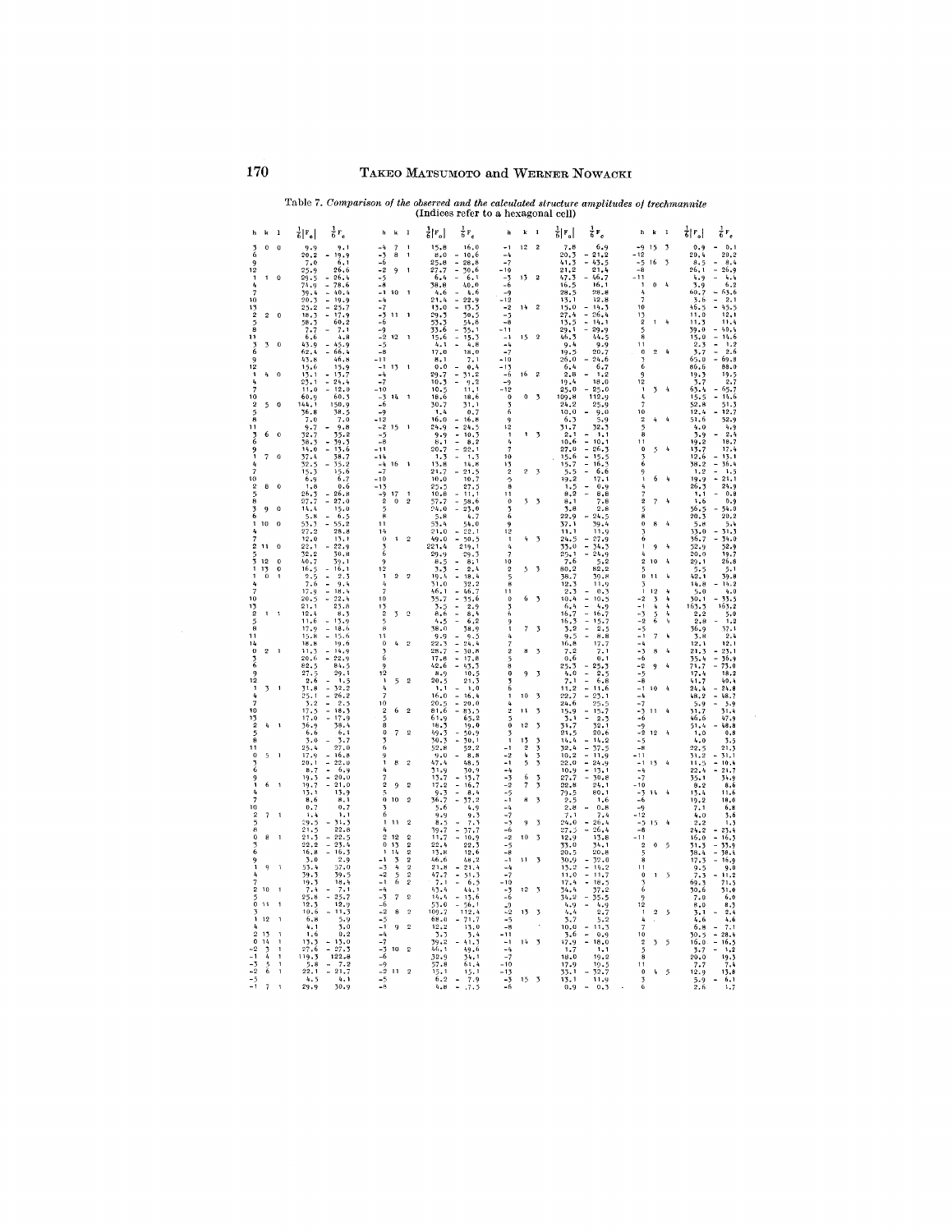|                         | Table 2. (Continued) |                |                           |                                          |                   |                          |                          |                         |                                          |                                |                |                          |                      |                                                                 |                    |                               |                              |                                                    |
|-------------------------|----------------------|----------------|---------------------------|------------------------------------------|-------------------|--------------------------|--------------------------|-------------------------|------------------------------------------|--------------------------------|----------------|--------------------------|----------------------|-----------------------------------------------------------------|--------------------|-------------------------------|------------------------------|----------------------------------------------------|
| ħ                       | k                    | 1              | $\frac{1}{6}$ [ $F_{o}$ ] | $\frac{1}{6}F_c$                         | h                 | k                        | 1                        | $\frac{1}{6}$   $F_{0}$ | $\frac{1}{6}$ F <sub>c</sub>             | h                              | k              | $\mathbf{1}$             | $\frac{1}{6} F_{o} $ | $\frac{1}{6}F_c$                                                | ħ                  | k<br>-1                       | $\frac{1}{6}$   $F_{\alpha}$ | $\frac{1}{6}$ F <sub>c</sub>                       |
| 9                       | 4                    | 5              | 18.4                      | $-17.9$                                  | 11                | 5                        | 6                        | 8.5                     | 8.7<br>$\qquad \qquad \blacksquare$      | 4                              |                | $3 - 7$                  | 12.2                 | $-12.8$                                                         | - 1                | 8<br>3                        | 35.3                         | 37.0                                               |
| $\mathbf{1}$            | $\frac{1}{2}$        | 5              | 7.2                       | ÷.<br>4.3                                | $\Omega$          | $\overline{\phantom{a}}$ | 6                        | 15.8                    | $-18.3$                                  | 7                              |                |                          | 2.1                  | $\omega$<br>0.4                                                 | $-3$               | 4<br>8                        | 11.1                         | 12.5                                               |
| 4                       |                      |                | 13.9                      | $-13.9$                                  | 3                 |                          |                          | 9.6                     | 8.9                                      | $\overline{2}$                 | 4              | 7                        | 20.1                 | 20.0                                                            | $-2$               | 8<br>5<br>Ĝ.<br>8             | 5.1                          | 4.5                                                |
| 7                       | 6                    |                | 20.3                      | $-19.9$                                  | 6                 |                          |                          | 50.5                    | $-50.8$                                  | 5                              |                |                          | 3.3                  | 2.0                                                             | $-1$               |                               | 16.9                         | 16.7                                               |
| $\mathbf 2$<br>5        |                      | 5              | 17.8<br>39.8              | 18.9<br>$\overline{\phantom{a}}$<br>40.6 | 9<br>$\mathbf{1}$ |                          | $4\quad 6$               | 21.3<br>19.1            | 21.7<br>$-20.5$                          | 8<br>$\bf{0}$                  |                |                          | 5.8<br>10.8          | 5.3<br>11.8                                                     | -4<br>$-3$         | 7<br>8                        | 11.7<br>2.6                  | 12.1<br>2.2<br>$\sim$                              |
| 8                       |                      |                | 24.4                      | 27.8                                     | 4                 |                          |                          | 44.7                    | $-43.9$                                  | 3                              |                | $5 - 7$                  | 8.4                  | 6.9                                                             | -6                 |                               | 28.6                         | 29.2<br>$\blacksquare$                             |
| $\theta$                | 7                    | $\overline{5}$ | 36.2                      | $-36.2$                                  | 7                 |                          |                          | 17.8                    | $-16,6$                                  | 6                              |                |                          | 15.2                 | 13.2<br>$\sim$                                                  | $-2$               | 8<br>8                        | 35.1                         | 34.7                                               |
| 3                       |                      |                | 20.1                      | $\overline{\phantom{a}}$<br>19.0         | 2                 | 5.                       | -6                       | 71.5                    | 74.4                                     | 1                              | 6              | 7                        | 5.6                  | $\blacksquare$<br>5.6                                           | -5                 |                               | 49.1                         | $\sim$<br>47.9                                     |
| 6                       |                      |                | 4.6                       | - 3.9<br>÷.                              | 5                 |                          |                          | 27.6                    | 26.7                                     | 4                              |                |                          | 2.6                  | 2.7                                                             | $-1$               | o<br>8                        | 14.4                         | 13.1                                               |
| $\mathbf{1}$            | 8                    | 5              | 30.1                      | 29.5                                     | 8                 |                          |                          | 8.7                     | 7.4                                      | $\overline{2}$                 | 7              | -7                       | 15.2                 | 13.5                                                            | -4                 |                               | 8.1                          | 8,4<br>$\overline{\phantom{a}}$                    |
| 4                       |                      |                | 11.1                      | 10.8                                     | $\mathbf{0}$      | 6                        | -6                       | 16.5                    | $-17.9$                                  | 5                              |                |                          | 11.5                 | $-10.7$                                                         | -7                 |                               | 38.1                         | 36.6<br>۰                                          |
| 7                       |                      |                | 3.3                       | 0.4<br>$\overline{ }$                    | 3                 |                          |                          | 31.9                    | 32.2                                     | $\bf{0}$                       | 8              | $\overline{7}$           | 13.3                 | ۰<br>13.1                                                       |                    | $-3$ 10 8                     | 7.7                          | 8.6                                                |
| 2                       | 9                    | 5              | 1.9                       | 4.1<br>$\overline{a}$                    | 6                 |                          |                          | 8.6                     | 6.6                                      | 3                              |                |                          | 28.0                 | 25.8<br>$\blacksquare$                                          | -6                 |                               | 24.1                         | 23.6                                               |
| 5<br>$\bf{0}$           |                      |                | 9.1                       | 7.8<br>۰                                 | $\mathbf{1}$      | 7.                       | 6                        | 10.0                    | 10.2                                     | $\mathbf{1}$<br>$\overline{2}$ | 9              | 7                        | 27.8                 | 27.6                                                            | $-9$               |                               | 15.0                         | 15.0                                               |
| $\overline{1}$          | 10                   | 5              | 14.4<br>5.0               | $-15.1$<br>4.4                           | 4<br>7            |                          |                          | 6.1<br>17.4             | - 5.7<br>$\overline{\phantom{a}}$        | $\bf{0}$                       | 10<br>11       | 7<br>7                   | 2.0                  | 0.5<br>$\overline{\phantom{a}}$<br>1.5                          | -5<br>-8           | 11<br>8                       | 14.6<br>10.4                 | 12.6                                               |
| $\mathbf{1}$            | 11                   | 5              | 16.5                      | 14.9                                     | $\overline{2}$    | 8                        | 6                        | 16.3                    | 15.8<br>$\overline{\phantom{a}}$<br>16.6 | $-2$                           | $\overline{3}$ |                          | 1.5<br>16.7          | ۰<br>$\blacksquare$<br>19.6                                     | 0                  | $\theta$<br>$\boldsymbol{Q}$  | 21.3                         | 9,4<br>19.3                                        |
| $\boldsymbol{2}$        | 12                   | 5              | 23.0                      | $-21.3$                                  | 5                 |                          |                          | 6.3                     | 4.9                                      | $-1$                           | 4              | 7                        | 39.3                 | 41.7                                                            | 3                  |                               | 12.9                         | 14.2                                               |
| $\bf{0}$                | 13                   | 5              | 19.4                      | 18.7                                     | 0                 | 9                        | 6                        | 2.3                     | 1.9<br>$\overline{\phantom{a}}$          | $-5$                           | 5              | $\overline{\phantom{a}}$ | 5.6                  | 5.2                                                             | 6                  |                               | 2,7                          | 2.3<br>÷,                                          |
| -1                      | 3                    | ż              | 10.3                      | 12.8                                     | 3                 |                          |                          | 10.4                    | 9.7                                      | $-2$                           | 6              | 7                        | 25.8                 | 26.3<br>٠                                                       | 1                  | $\Omega$<br>$\mathbf{1}$      | 9.3                          | 12.1                                               |
| $-3$                    | 4                    | 5              | 9.9                       | 12.4                                     |                   | 1 10                     | 6                        | 52.1                    | $-49.0$                                  | $-5$                           |                |                          | 4.6                  | 4.8                                                             | л                  |                               | 7.0                          | 6.6                                                |
| $-2$                    | 5                    | 5              | 5,6                       | 9.2                                      | $\overline{2}$    | 11                       | 6                        | 34.4                    | 32.0<br>$\blacksquare$                   | $-1$                           | 7              | 7                        | 5.8                  | 6.8                                                             | 7                  |                               | 17.2                         | 15.2<br>۰                                          |
| $-1$                    | 6                    | 5              | 8.8                       | 9.4                                      | $\theta$          | 12                       | 6                        | 12.7                    | 12.0                                     | $-4$                           |                |                          | 22.1                 | 22.2                                                            | 5                  | $\overline{2}$<br>9           | 3.1                          | 1, 2                                               |
| $-4$                    |                      |                | 15.2                      | 14.6                                     | $-1$              | $\overline{2}$           | 6                        | 41.7                    | $-43.2$                                  | $-3$                           | я              | $\overline{7}$           | 5.5                  | 5.7<br>$\overline{\phantom{a}}$                                 | 5                  |                               | 1.6                          | 0.0                                                |
| -3<br>-6                | 7                    | 5              | 14.1                      | $-15.8$<br>$-11.6$                       | $-2$              | 4<br>5                   | 6                        | 20.6                    | $-23.9$                                  | $-6$<br>$-2$                   |                | -7                       | 5.3                  | $\qquad \qquad \blacksquare$<br>6.3<br>$\overline{\phantom{a}}$ | $\mathbf 0$<br>3   | 3<br>-9                       | 2.3                          | 3.2<br>$\overline{a}$                              |
| $-2$                    | 8                    | $\overline{5}$ | 9.9<br>49.8               | 52.2                                     | -1<br>$-4$        |                          | 6                        | 65.4                    | $\overline{\phantom{a}}$<br>66.7<br>8.5  | $-5$                           | 9              |                          | 18.0<br>1.8          | 17.0<br>1.0                                                     | 6                  |                               | 15.2<br>2.9                  | 14.4<br>0.8                                        |
| $-5$                    |                      |                | 30.2                      | $-70.9$                                  | $-5$              | 6                        | 6                        | 7.5<br>54.7             | $-58.5$                                  | $-8$                           |                |                          | 16.4                 | 15.5                                                            | $\mathbf{1}$       | 4<br>-9                       | 15.3                         | $\overline{\phantom{0}}$<br>$\overline{a}$<br>15.2 |
| $-1$                    | 9                    | 5              | 6.2                       | 5.0                                      | $-2$              | $\overline{\phantom{a}}$ | 6                        | 43.1                    | 45.4                                     | -1                             | 10             | -7                       | $9 - 1$              | 7.8<br>٠                                                        | 4                  |                               | 27.1                         | 24.9<br>۰                                          |
| -4                      |                      |                | 3.3                       | 3.3                                      | $-5$              |                          |                          | 66.5                    | 71.2                                     | $-4$                           |                |                          | 23.3                 | 22.6<br>$\hat{\phantom{a}}$                                     | $\overline{2}$     | 5<br>9                        | 20.3                         | 21.1                                               |
| -7                      |                      |                | 13.6                      | $-14.7$                                  | $-1$              | 8                        | 6                        | 13.2                    | 11.0                                     | $-7$                           |                |                          | 2, 5                 | 1.7                                                             | $\bf{0}$           | 6<br>9                        | 3.7                          | 3.0<br>$\blacksquare$                              |
| $-3$ 10                 |                      | 5              | 17.5                      | $-16.5$                                  | $-4$              |                          |                          | 10.2                    | 10.5                                     | $-3$                           | $\mathbf{11}$  | 7                        | 16.4                 | 16.4                                                            | 3                  |                               | 3.5                          | 1.7                                                |
| -6                      |                      |                | 12.9                      | 13.7                                     | $-7$              |                          |                          | 22.3                    | 22.0                                     | $-6$                           |                |                          | 21.3                 | 21.9                                                            | ٠                  | $\overline{7}$<br>9           | 10.5                         | 9.5<br>$\qquad \qquad -$                           |
| -9                      |                      |                | 34.1                      | 56.1                                     | $-3$              | 9                        | 6                        | 17.8                    | $-17.1$                                  | $-9$                           |                |                          | 32.9                 | 30.2<br>$\blacksquare$                                          | - 1                | $\overline{\mathbf{c}}$<br>9  | 22.0                         | $\overline{a}$<br>22.7                             |
| $-2$<br>$-5$            | 11                   | 5              | 16.7<br>14.0              | 16.1<br>13.8                             | -6<br>$-2$        | 10                       | 6                        | 1.0<br>18.4             | 0.5                                      | $-2$<br>$-5$                   | 12             | -7                       | 9.1<br>10.7          | 7.4                                                             | $-2$<br>- 1        | 4<br>۰<br>5                   | 3.7<br>6.9                   | $\overline{a}$<br>3.6<br>ä,                        |
| $-8$                    |                      |                | 2.2                       | 0.4                                      | $-5$              |                          |                          | 19.4                    | 17.6<br>18.6                             | $-8$                           |                |                          | 6.8                  | 8.6<br>6,2                                                      | -4                 | 9                             | 1.2                          | 6.4<br>0.1                                         |
|                         | $-1$ 12              | 5              | 8.1                       | 7.5<br>÷                                 | $-8$              |                          |                          | 15.0                    | 14.7                                     | $\mathbf 2$                    | $\bf{0}$       | 8                        | 39.7                 | $-42.2$                                                         | -3                 | 6<br>9                        | 20.5                         | 20.2<br>$\ddot{\phantom{1}}$                       |
| -4                      |                      |                | 6.6                       | 6.9<br>$\overline{\phantom{0}}$          |                   | $-1$ 11                  | 6                        | 31.9                    | 29.4<br>$\overline{\phantom{a}}$         | 5                              |                |                          | 33.6                 | 33.5<br>$\overline{\phantom{a}}$                                | $-2$               | $\overline{\phantom{a}}$<br>9 | 7.3                          | 7.3                                                |
| $-7$                    |                      |                | 20.6                      | $-21.2$                                  | $-4$              |                          |                          | 7.9                     | 8.1                                      | 8                              |                |                          | 7.1                  | 7.3                                                             | -5                 |                               | 17.3                         | 18.9                                               |
| - 10                    |                      |                | 17.5                      | $-17.2$                                  | $-7$              |                          |                          | 31.7                    | $-31.5$                                  | $\bf{0}$                       |                | $1 \quad 8$              | 28.2                 | 29.7<br>$\overline{\phantom{a}}$                                | - 1                | 8<br>9                        | 15.9                         | 13.9                                               |
| $-3, 13$                |                      | 5              | 20.9                      | $-19.3$                                  | $-10$             |                          |                          | 11.8                    | $-11.7$                                  | 3                              |                |                          | 65.4                 | 63.9                                                            | -4                 |                               | 13.8                         | 12.6                                               |
| -6                      |                      |                | 11.1                      | 11.2                                     |                   | $-3$ 12                  | 6                        | 23.6                    | 22.9                                     | 6                              |                |                          | 25.1                 | 23.5                                                            | $-7$               |                               | 2.5                          | 2.5                                                |
| $-9$<br>- 12            |                      |                | 29.6                      | 27.7                                     | -6                |                          |                          | 48.2                    | $-45.6$                                  | 9                              |                |                          | 2.3                  | 1,6                                                             | -3                 | 9<br>9                        | 5.6                          | 7.0<br>$\overline{\phantom{a}}$                    |
|                         | 14                   |                | 7.6                       | 7.7<br>$-10.0$                           | $-9$<br>$-2$      | -13                      | 6                        | 16.7                    | 16.6                                     | 1<br>4                         | $\overline{2}$ | 8                        | 3.2                  | 0.1<br>$\overline{a}$                                           | -6<br>$\mathbf{1}$ | 0.10                          | 26.3<br>22.3                 | $\overline{\phantom{a}}$<br>23.7                   |
| $-2$<br>$-5$            |                      | 5              | 10.5<br>22.9              | 21.7<br>$\blacksquare$                   | -5                |                          |                          | 7.9<br>8,2              | 6.5<br>8.6<br>$\overline{a}$             | 7                              |                |                          | 18.2<br>6.5          | 18.3<br>4.2                                                     | 4                  |                               | 29.3                         | 20.5<br>29.1<br>٠                                  |
| $-8$                    |                      |                | 2.8                       | 1.0                                      | $-8$              |                          |                          | 36.8                    | $\blacksquare$<br>35.3                   | ġ                              | 3.             | - 8                      | 16.8                 | 16.4<br>$\overline{\phantom{a}}$                                | $\overline{c}$     | 110                           | 4.2                          | 2.5                                                |
| -11                     |                      |                | 7.5                       | 7.4                                      | $-11$             |                          |                          | 4.9                     | 2.3                                      | 5                              |                |                          | 14.6                 | 13.9                                                            | 5                  |                               | 25.1                         | $-23.8$                                            |
| $-715$                  |                      | 5              | 11.2                      | 11.2                                     | $-7.14$           |                          | 6                        | 9.2                     | $9 - 2$                                  | 8                              |                |                          | 26.6                 | 23.7                                                            | $\bf{0}$           | $2 - 10$                      | 8.9                          | 10.0                                               |
| $\bf{0}$                | $\Omega$             | 6              | 133.2                     | 132.7                                    | $\mathbf{1}$      | $\bf o$                  | $\overline{7}$           | 5, 2                    | 8.2                                      | o                              | 4              | -8                       | 18.4                 | 18.8                                                            | $\overline{3}$     |                               | 23.9                         | 24.3<br>$\overline{\phantom{a}}$                   |
| 3                       |                      |                | 29.6                      | 33.4                                     | 4                 |                          |                          | 12.7                    | $-13.8$                                  | 3                              |                |                          | 32.3                 | $\overline{\phantom{a}}$<br>30.7                                | 1                  | 3 10                          | 38.5                         | $\overline{\phantom{a}}$<br>38.7                   |
| 6                       |                      |                | 9.2                       | $-9.4$                                   | 7                 |                          |                          | 11.5                    | 10.0                                     | 6                              |                |                          | 13.9                 | 12.3                                                            | $\overline{2}$     | $4 - 10$                      | 27.3                         | 25.7                                               |
| 9                       |                      |                | 17.0                      | 17.2                                     | 10                |                          |                          | 6.5                     | 5.5<br>$\qquad \qquad -$                 | $\mathbf{1}$                   | 5              | 8                        | 6.9                  | 6.8                                                             | $\bf{0}$           | 5<br>10                       | 12.1                         | 11.6                                               |
| 12<br>$\mathbf{t}$      |                      | $1\quad 6$     | 25.8<br>8.0               | 24.7<br>10.3                             | $\overline{2}$    | $\mathbf{1}$             | $\overline{\phantom{a}}$ | 2.6                     | $\frac{1}{2}$<br>4.2<br>$\overline{a}$   | 4<br>$\overline{2}$            | 6              | 8                        | 7.8                  | 6.7<br>$\overline{\phantom{a}}$                                 | $-2$<br>$-1$       | 310<br>10                     | 16.9                         | 18.4<br>$\overline{\phantom{a}}$                   |
| 4                       |                      |                | 2.9                       | 4.2                                      | 5<br>8            |                          |                          | 18.6<br>27.0            | 19.2<br>25.9<br>$\blacksquare$           | 5                              |                |                          | 48.4<br>23.9         | $\overline{\phantom{a}}$<br>45.1<br>21.4                        | $-3$               | 4<br>5<br>10                  | 31.1<br>2.4                  | 32.6<br>1,0<br>٠                                   |
| $\overline{7}$          |                      |                | 53.5                      | 53.1<br>$\overline{\phantom{a}}$         | $\mathbf 0$       | $\mathbf{2}$             | 7                        | 9.9                     | 12.5                                     | 0                              | 7              | $\mathbf{6}$             | 46.6                 | $-43.3$                                                         | -2                 | 6<br>10                       | 17.1                         | 15.6<br>٠                                          |
| 10                      |                      |                | 8.6                       | 8,7                                      | 3                 |                          |                          | 7.1                     | 7.7<br>٠                                 | 3                              |                |                          | 27.1                 | $-24.0$                                                         | $-5$               |                               | 26.5                         | 25.0                                               |
| $\overline{\mathbf{c}}$ | $\overline{2}$       | 6              | 16.4                      | 18.0                                     | 6                 |                          |                          | 33.1                    | 35.1                                     | 1                              | 8              | 8                        | 27.0                 | 24.5                                                            | $\mathbf 2$        | $0 - 11$                      | 13.9                         | 14.0<br>$\tilde{\phantom{a}}$                      |
| 5                       |                      |                | 30.6                      | 30.3                                     | 9                 |                          |                          | 19.4                    | 18.6                                     | 0                              | 10             | 8                        | 4.4                  | 4.1<br>$\overline{\phantom{a}}$                                 | $\theta$           | $1 - 11$                      | 2.8                          | $\overline{a}$<br>1.6                              |
| 8                       |                      |                | 24.7                      | $-24.2$                                  | 1                 |                          | 3, 7                     |                         | $32.3 - 34.0$                            |                                |                |                          |                      |                                                                 |                    |                               |                              |                                                    |

given in Table 6. The observed and calculated structure amplitudes are given in Table 7 (scalings of  $|F_0|$  and  $|F_c|$  are half value for the rhombohedral cell, and thus one sixth for the hexagonal cell).

# Description of the structure

The structure of trechmannite viewed along the hexagonal c axis is shown in Fig. 2. Fundamentally the structure is a galena type with one vacant metal site and one vacant sulfur site on the threefold axis in a rhombohedral cell, containing six chemical units of AgAsS<sub>2</sub>. As shown in Table 8, the deviations of the atoms from the ideal galenatype structure (containing the deviations of scattering power and the displacements) are not at all small. The displacements of the atoms are between 0.25 Å and 0.65 Å.

 $\ddot{\phantom{a}}$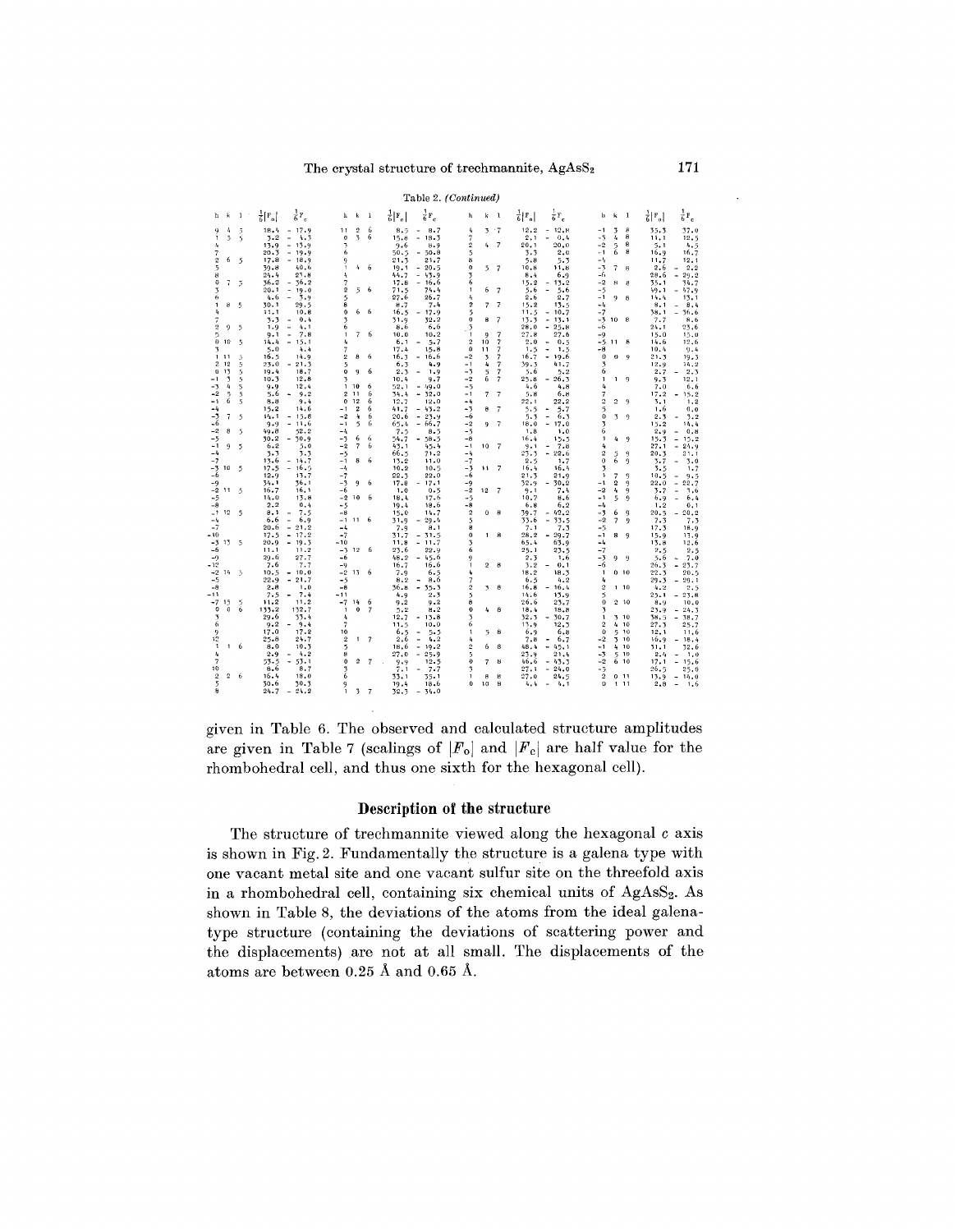

Fig. 2. Projection of the trechmannite structure onto (0001)<br>  $\left(83_5 \text{ means } z = \frac{83.5}{100} \text{ etc.}\right)$ 

The structure of this distorted defect galena type is quite different from that of nowackiite (MARUMO, 1967; a defect-distorted zinc blende type) and that of smithite (HELLNER and BURZLAFF, 1964; a distorted galena type).

The hexagonal  $c$  and the  $a$  axes of trechmannite are respectively compressed or expanded in comparison with the cubic cell; this means

|        |                          | $(M_{13}S_{13}; M = 36.9; S = 14.8)$ |                                 |  |  |
|--------|--------------------------|--------------------------------------|---------------------------------|--|--|
|        |                          | Deviation                            |                                 |  |  |
|        |                          | Weight                               | Displacement                    |  |  |
| Metal  | Vacant Metal<br>Ag<br>As | $-36.9$<br>$+10.1$<br>$-3.9$         | $0.34_1$ Å<br>0.28 <sub>6</sub> |  |  |
| Sulfur | Vacant S<br>S(1)<br>S(2) | $-14.8$<br>$+$ 1.2<br>$1.2\,$        | 0.65 <sub>0</sub><br>$0.24_7$   |  |  |

Table 8. Deviation from a PbS-like structure

172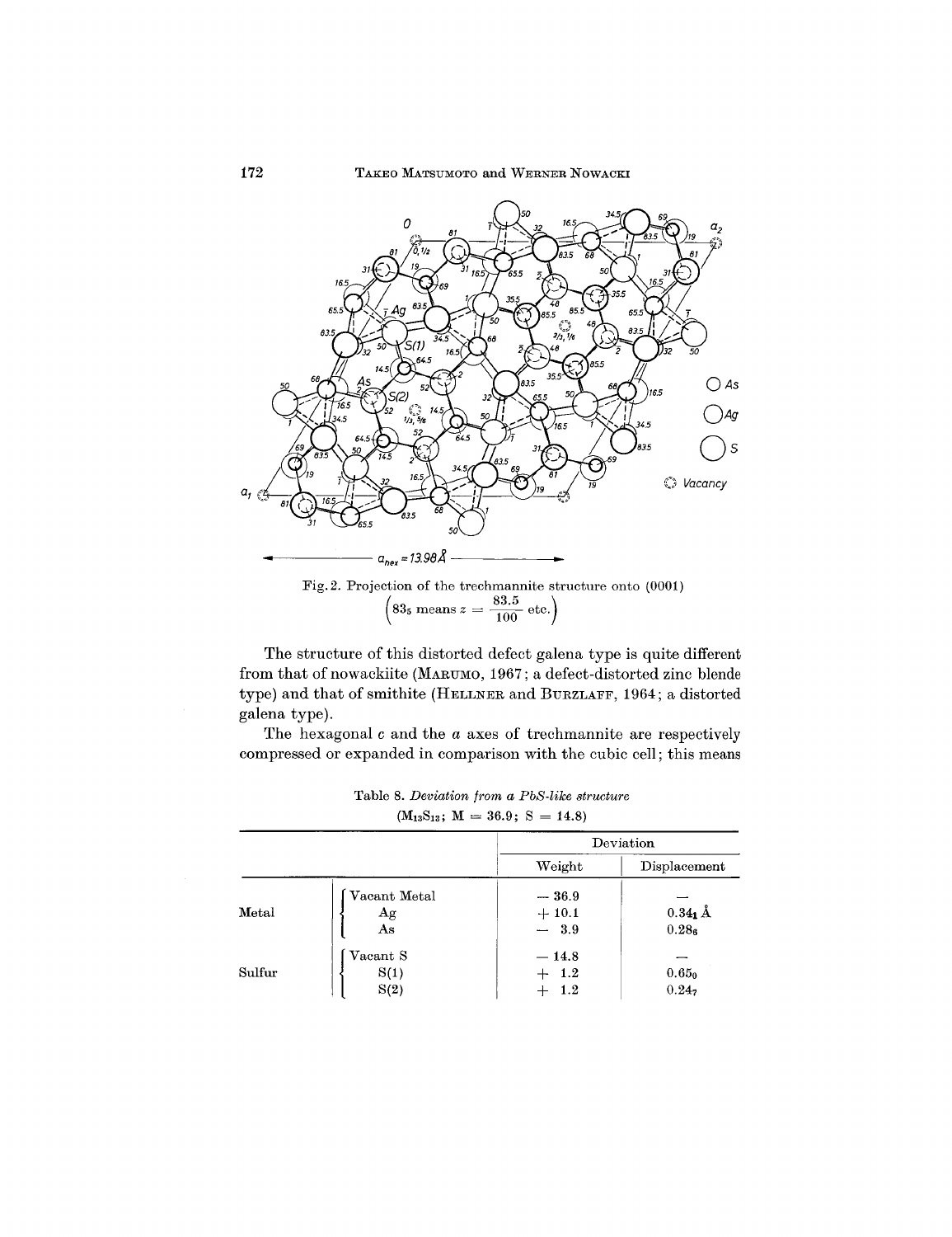# Table 9. Atomic distances in trechmannite

|      | Ag                     | As                | S(1)                  | S(2)              |
|------|------------------------|-------------------|-----------------------|-------------------|
|      | $2.599$ Å              | $2.21_8$ Å        | $3.68_5$ $\hbox{\AA}$ | $3.32_0$ Å        |
|      | 2.60 <sub>3</sub>      | $3.31_1$          | 3.875                 | 3.33 <sub>0</sub> |
| S(1) | 2.735                  | 3.43 <sub>0</sub> | $3.87_5$              | 3.72 <sub>6</sub> |
|      |                        |                   | 4.47 <sub>6</sub>     | 4.03 <sub>7</sub> |
|      |                        |                   | 4.47 <sub>6</sub>     | $4.10_1$          |
|      |                        |                   |                       | 4.13 <sub>0</sub> |
|      | $2.64_6$               | $2.29_5$          | 3.32 <sub>0</sub>     | $3.43_2$          |
|      | $3.09_{2}$             | 2.30 <sub>8</sub> | $3.33_0$              | $3.43_2$          |
| S(2) | 3.26 <sub>9</sub>      |                   | 3.72 <sub>6</sub>     | 3.96 <sub>8</sub> |
|      |                        |                   | 4.03 <sub>7</sub>     | $3.96_8$          |
|      |                        |                   | $4.10_1$              | $4.38_3$          |
|      |                        |                   | 4.13 <sub>0</sub>     |                   |
|      | $\sigma \approx 0.004$ | 0.005             | 0.007                 |                   |

 $(a)$  Metal-sulfur and sulfur-sulfur distances

 $(b)$  Metal-metal distances

|    | Ag                                                                                    | As                                                                                                |    | Ag                                                                                                | As                                                                  |
|----|---------------------------------------------------------------------------------------|---------------------------------------------------------------------------------------------------|----|---------------------------------------------------------------------------------------------------|---------------------------------------------------------------------|
| Ag | $3.63_4$ Å<br>$3.63_4$<br>4.02 <sub>0</sub><br>4.20 <sub>6</sub><br>4.20 <sub>6</sub> | $3.60_4$ Å<br>$3.71_3$<br>3.81 <sub>0</sub><br>3.81 <sub>0</sub><br>3.87 <sub>8</sub><br>$3.93_1$ | As | $3.60_4$ Å<br>$3.71_3$<br>3.81 <sub>0</sub><br>3.81 <sub>0</sub><br>3.87 <sub>8</sub><br>$3.93 -$ | $3.54_1$ Å<br>$3.54_1$<br>$4.01_2$<br>$4.01_2$<br>4.26 <sub>6</sub> |
|    | $\sigma \approx 0.004$                                                                |                                                                                                   |    | $\sigma \approx 0.004$                                                                            |                                                                     |

|  |  |  |  |  | Table 10. Bond angles in trechmannite |
|--|--|--|--|--|---------------------------------------|
|--|--|--|--|--|---------------------------------------|

| $S(1) - Ag - S(1')$   | $139.9^{\circ}$ | $As-S(1)-Ag$        | $104.2^\circ$ |
|-----------------------|-----------------|---------------------|---------------|
| $S(1) - Ag - S(2)$    | 100.6           | $As-S(1)-Ag'$       | 109.0         |
| $S(1)$ -Ag- $S(1'')$  | 114.2           | $As-S(1)-Ag''$      | 102.6         |
| $S(1') - Ag - S(2)$   | 102.8           | $Ag-S(1)-Ag'$       | 107.9         |
| $S(1') - Ag - S(1'')$ | 93.1            | $Ag-S(1)-Ag''$      | 143.5         |
| $S(2)$ -Ag-S(1'')     | 100.3           | $Ag' - S(1) - Ag''$ | 85.9          |
| $S(1)$ -As- $S(2)$    | 94.7            | $As-S(2)-As'$       | 100.6         |
| $S(1)$ -As- $S(2')$   | 94.7            | $As-S(2)-Ag$        | 93.5          |
| $S(2)$ -As- $S(2')$   | 96.2            | $As'-S(2)-Ag$       | 96.9          |

 $\sigma \approx 0.2$ 

 $\ddot{\phantom{a}}$ 

 $\bar{1}$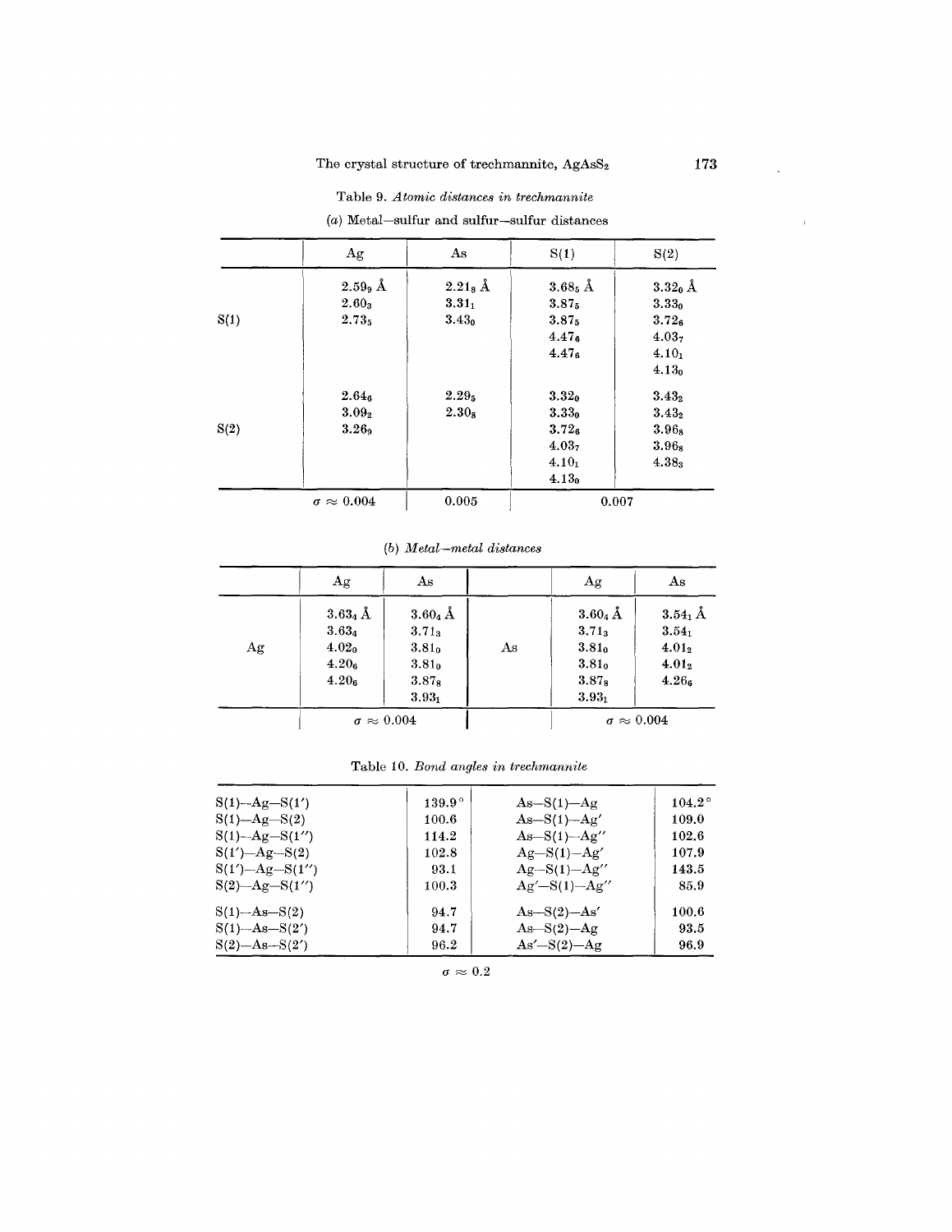that the axial ratio  $(c/a)$  of the former is 0.6523, which is smaller than that of a cubic cell ([111]<sub>cubic</sub>:  $\frac{1}{2}$  [143]<sub>cubic</sub> = 0.6793).

Interatomic distances and bond angles are given in Table 9 and 10. They are also shown in Fig. 3.

The Ag atom has six neighbouring S atoms, of which the three nearest form a nearly planar (sum of the bond angles  $= 343.3^{\circ}$ ), trigonal-pyramidal coordination. There is a fourth S atom at  $2.73<sub>5</sub>$  Å.



Fig.3. Coordinations, bond lengths and bond angles (between short distances only) for Ag, As and S of trechmannite

Together these  $(3 + 1)$  S atoms yield a distorted tetrahedral coordination around the Ag atom, quite similar to the coordination in the other Ag sulfosalts: smithite, AgAsS<sub>2</sub> (HELLNER and BURZLAFF, 1964), miargyrite, AgSbS<sub>2</sub> (KNOWLES, 1964), marrite, PbAgAsS<sub>3</sub> (WUENSCH and NOWACKI, 1967) and hatchite, PbTlAgAs<sub>2</sub>S<sub>5</sub> (MARUMO and NOWACKI, 1967).

The As atom has five neighbouring S atoms. The three nearest form the usual trigonal pyramid, the mean As-S distance  $(2.27<sub>4</sub>$  Å) agrees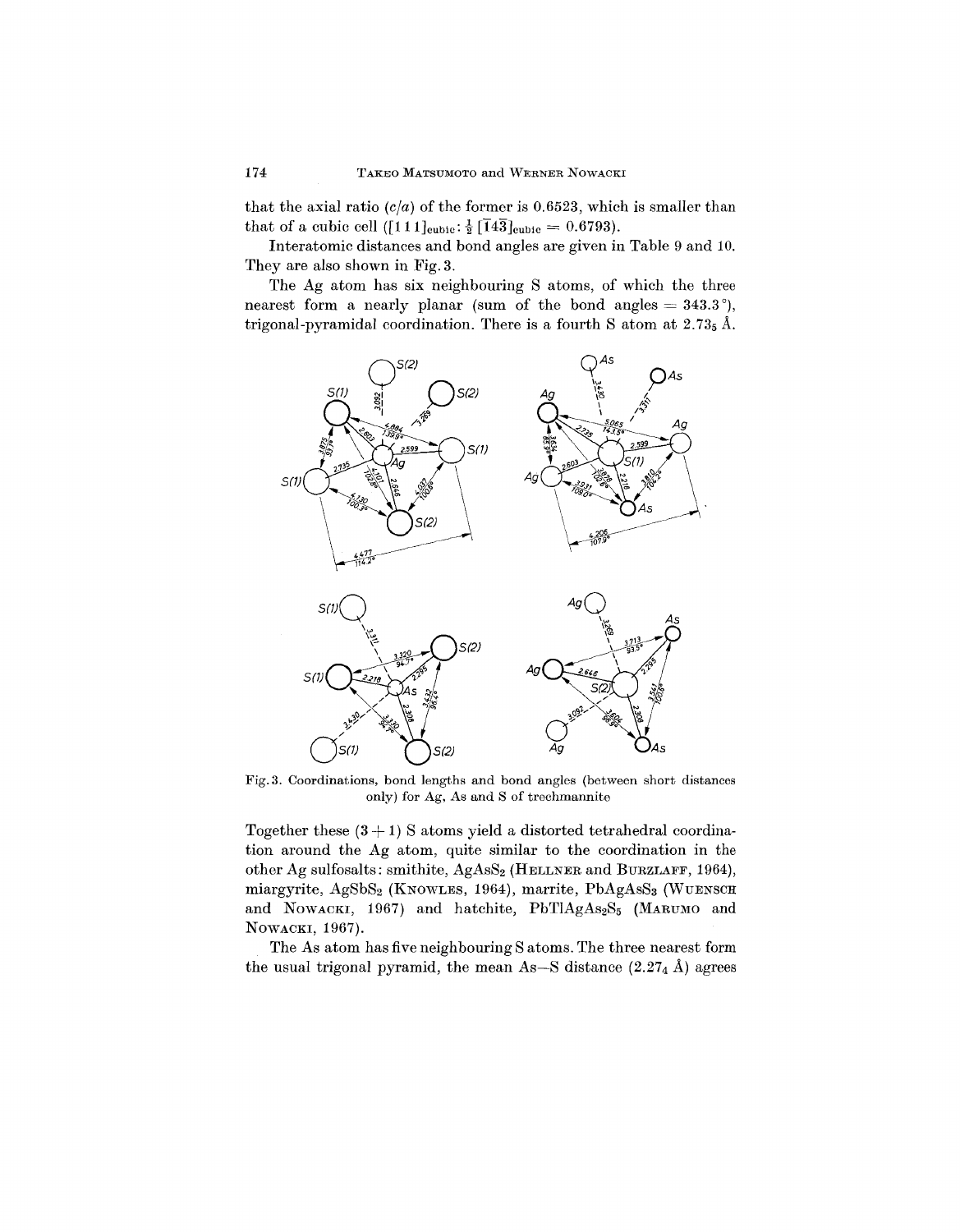

Fig. 4. The threefold  $\text{As}_3\text{S}_6$  ring in trechmannite



Fig. 5. AS3S6 group in *(a)* trechmannite and *(b)* smithite

well with the normal As-S covalent-bond distance. By sharing S atoms, three AsS<sub>3</sub> pyramids form a threefold As<sub>3</sub>S<sub>6</sub> ring (Fig. 4). This ring is quite a new type and different from the As3S<sub>6</sub> molecule in smithite (Fig. 5). The former has approximately  $C_{3v}-3m$  symmetry (exactly  $C_3-3$ ), the latter  $C_s-m$ . Both As<sub>3</sub>S<sub>6</sub> rings (without the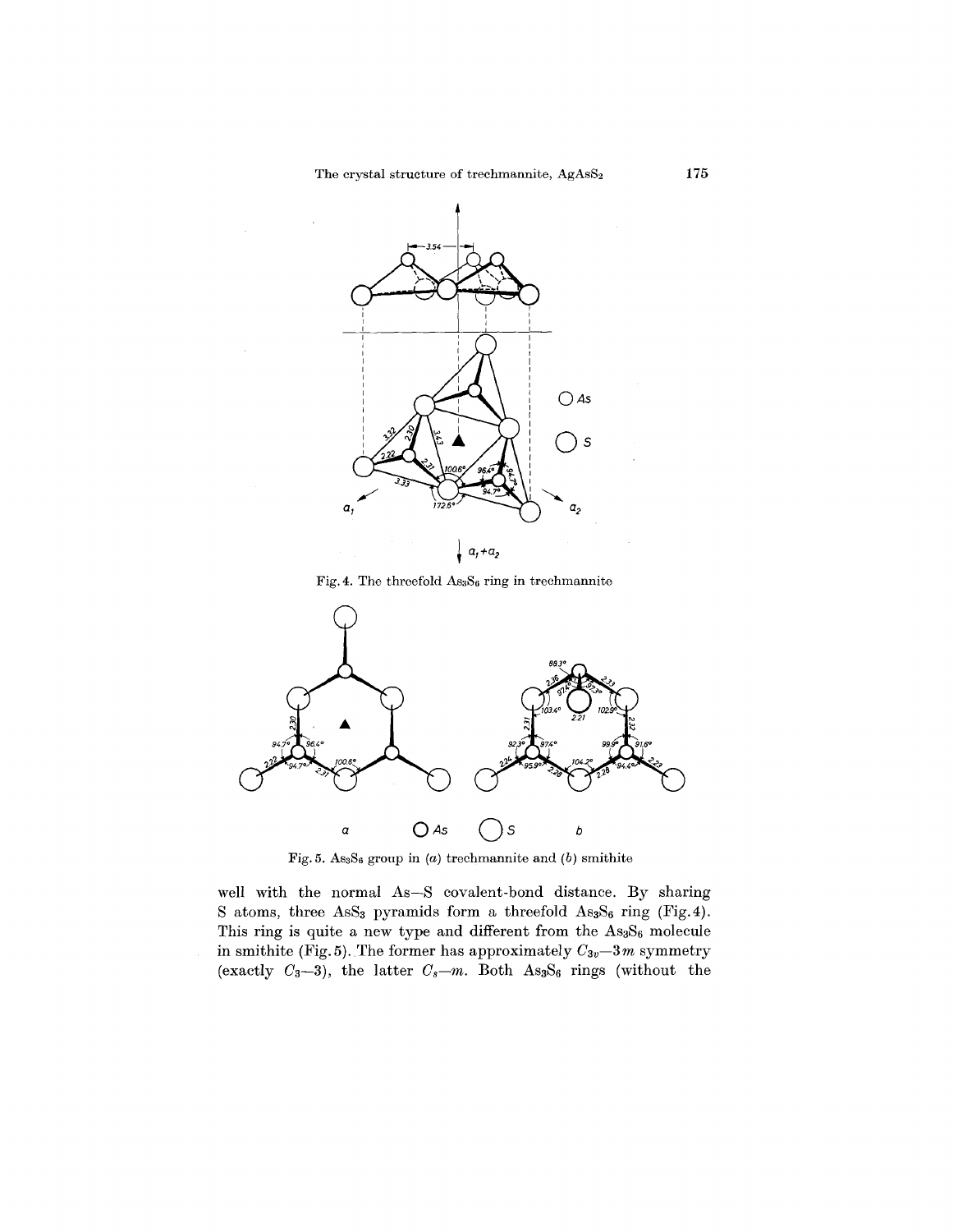outer S) have the crown form. In both  $\text{As}_3\text{S}_6$  groups, the inner As-S distances are a little longer, and the outer a little shorter, than the usual As-S covalent bonds. In hutchinsonite (TAKEUCHI, GHOSE and NOWACKI, 1965) some of the As atoms show one short and two long As-S bonds. These features may result from the As-As repulsion.

On the suggestion of V. M. GOLDSCHMIDT, HOFMANN (1933, 1934, 1935) first gave a classification of all sulfosalts according to the structure and the ratio  $S: (As, Sb, Bi)$ , assuming  $(As, Sb, Bi) S<sub>3</sub>$  pyramids. This classification was taken up again by BÜRKI (1967) and NOWACKI  $(1968)$ . Smithite and trechmannite, having the same kind of topological combination of three AsS<sub>3</sub> pyramids to a threefold  $\text{As}_3\text{S}_6$  ring, belong to the same category  $(IV, a_1)$ .

There are vacant positions in the trechmannite structure; a vacant metal position [000] and a vacant sulfur position  $[00\frac{1}{2}]$  are surrounded by six S atoms and six As atoms respectively. The six As atoms are shifted towards the vacant metal position, and two threefold  $\text{As}_3\text{S}_6$ rings are combined with six Ag atoms using the two shortest bonds. We therefore can consider  $Ag_6(As_3S_6)^{-3}$  blocks which have a vacant metal position in their center, combined to each other by the third (and fourth)  $Ag-S$  bond(s).

### Acknowledgments

We would like to thank Prof. Dr. E. NICKEL (Fribourg) for having put at our disposal trechmannite material, Prof. S. HIROKAWA (now in Tokyo) and Dr. H. BÜRKI (Bern) for their many advices and criticisms, Dr. F. MARUMO(now in Tokyo) and Dr. N. D. JONES (now in Indianapolis) for their introduction to the use of the automated diffractometer and the IBM-1620 computer, Dr. J. P. FENNESSEY (Bern) for having improved the English of this paper, Mr. G. BURRI (now in Lausanne) and Mr. C. BAHEZRE (Paris) for the electron-probe microanalyses and Mr. H. BAETHGE for his test of the piezoelectricity of the crystals used. The investigation was sponsored by the Schweizerischer Nationalfonds (project no. 3508), the Kommission zur Förderung der wissenschaftlichen Forschung (projects nos. 384 and 386) and the Stiftung Entwicklungsfonds Seltene Metalle. One of us (T.M.) is indebted to the Japanese Ministry of Education for a travel grant for coming to Switzerland.

#### References

H. BÜRKI (1967), Röntgenographische und neutronographische Konstitutionsermittlung anorganischer und organischer Verbindungen. Chimia 21, 247-260.